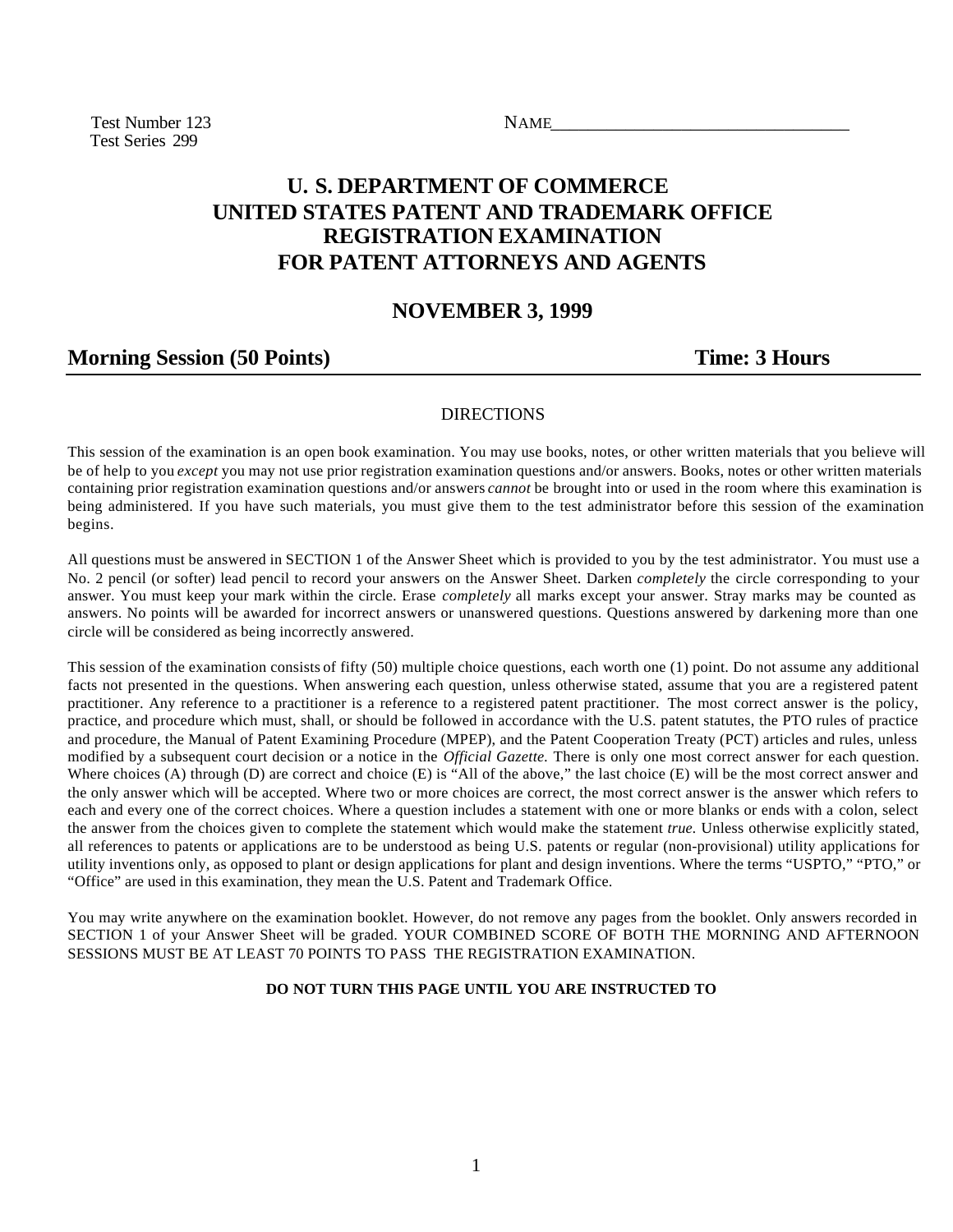1. Abigail has invented a novel watering mechanism for a flower pot. The flower pot also possesses a unique ornamental design. Abigail consults with patent practitioner P for advice on the differences between a design patent and a utility patent. Which of the following general statements regarding design and utility patents, if made by P, would be accurate?

- (A) A "utility patent" protects the way an article is used and works, while a "design patent" protects the way an article looks.
- (B) Unlike utility patent applications, a design patent application may not make a claim for priority of a provisional patent application.
- (C) Maintenance fees are required for utility patents, while no maintenance fees are required for design patents.
- (D) Both design and utility patents may be obtained on an article if the invention resides both in its utility and ornamental appearance.
- (E) All of the above.

2. A patent application filed in the PTO claims a nylon rope coated with element E for the purpose of preventing breakage of the rope. In the first Office action, the examiner rejects the claim as obvious over P in view of a trade journal publication, T. P teaches a nylon rope coated with resin for the purpose of making the rope waterproof. T teaches a nylon tent fabric coated with element E for the purpose of making the tent waterproof, and suggests the use of element E for making other nylon products waterproof. Following proper PTO practices and procedures, the combination of P and T:

- (A) cannot support a prima facie case of obviousness because T lacks a suggestion to combine with P for the purpose of preventing breakage in nylon rope.
- (B) cannot support a prima facie case of obviousness because P lacks a suggestion to combine with T for the purpose of preventing breakage in nylon rope.
- (C) cannot support a prima facie case of obviousness because T only contains a suggestion to combine with P for the purpose of waterproofing nylon rope.
- (D) can support a prima facie case of obviousness, even though T only contains a suggestion to combine with P for the purpose of waterproofing nylon rope.
- (E) can support a prima facie case of obviousness because the applicant is always under an obligation to submit evidence of non-obviousness regardless of whether the examiner fully establishes a prima facie case of obviousness.

3. What would **not** be permitted to be incorporated by reference in your client's U.S. utility patent application?

- (A) Essential material from a U.S. patent.
- (B) Essential material from a foreign application.
- (C) Non-essential material from a prior filed, commonly owned U.S. application.
- (D) Essential material from a magazine article.
- $(E)$  (B) and  $(D)$ .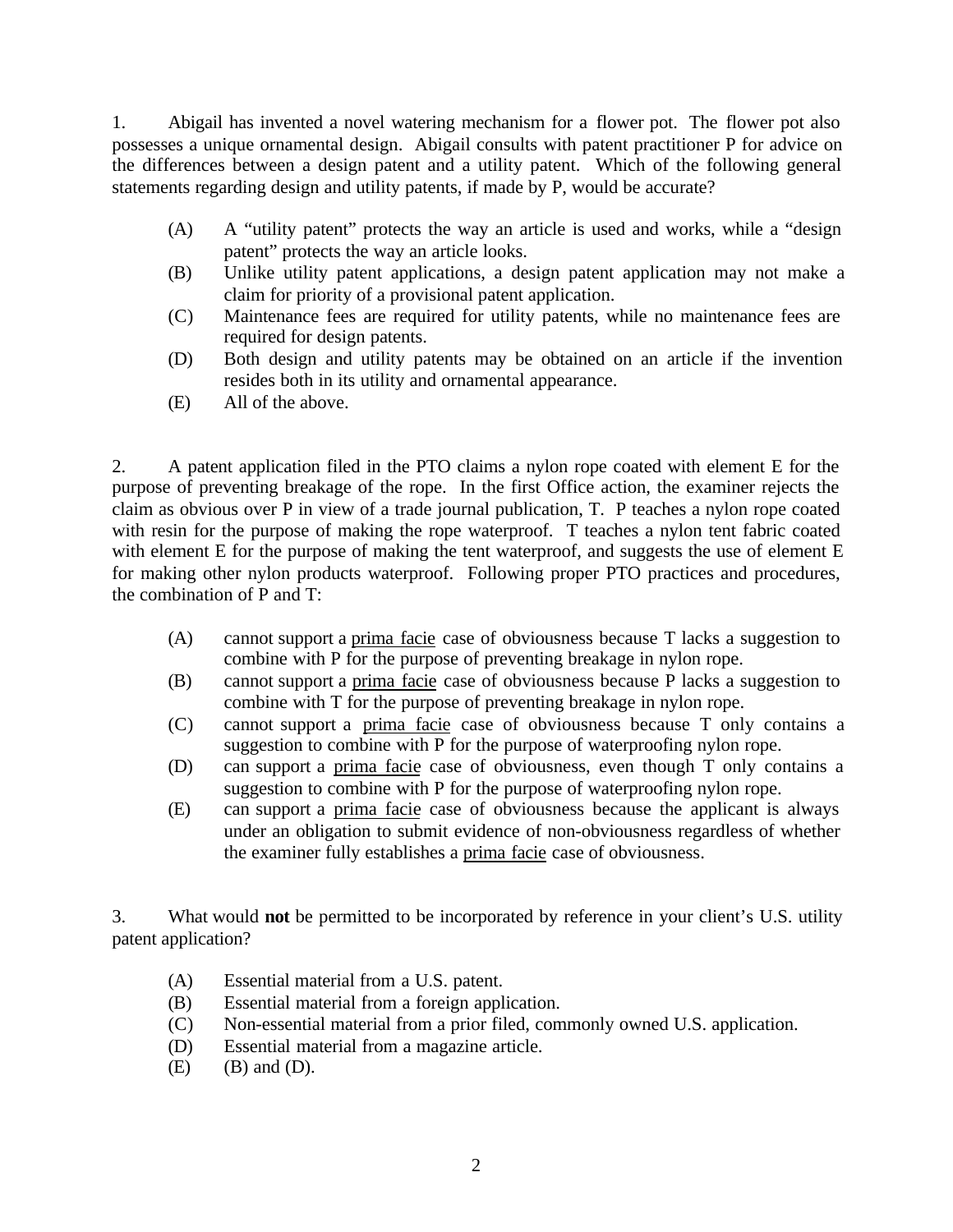4. Beverly is a research chemist. While cleaning a clogged shower drain she recovers several ounces of goop from the drain. She analyzes the ingredients and properties, and finds that the goop makes a highly effective industrial lubricant. She comes to you for help in preparing and filing an application. She informs you that the goop is formed from equal parts of chemicals W, X, Y and Z. She knows that chemical W comes from the soap she uses and that chemicals Y and Z are components of the conditioner she uses on her hair. Her soap uses the tradename "Acme SmellNice", and her shampoo and conditioner both use the tradename "A-1 Silky." Chemicals W, Y and Z are all readily available on the commercial market. Chemical X is also a common, readily available chemical, but she cannot determine how it got in the shower drain. She suspects it is the result of a reaction between A-1 Silky shampoo and Acme SmellNice soap that occurs when the two are mixed in the presence of hot water. You prepare an application describing a prophetic example setting forth one way to make the goop from commercially available chemicals and a working example describing (as well as the inventor can) how the goop is formed in the bathroom drain. The working example describes mixing of A-1 Silky shampoo and Acme SmellNice soap in the presence of water having a temperature of at least 100°F to form chemical X. Because you know that the ingredients for at least Acme SmellNice soap have recently changed, but the nature of the change is unknown, you list every ingredient of A-1 Silky shampoo, and Acme SmellNice soap in positive language so there will be no confusion as to what is meant. The application includes the following claims:

- Claim 1. An industrial lubricant consisting essentially of equal parts of chemical W, chemical X, chemical Y and chemical Z.
- Claim 2. The industrial lubricant of Claim 1, wherein said chemical X is formed by mixing A-1 Silky shampoo and Acme SmellNice soap in the presence of water having a temperature of at least 100°F.

Which of the following statements is/are correct?

- (A) Claim 1 cannot be supported by an enabling specification because Beverly does not fully understand the processes that occurred in the drain, and a prophetic example alone is never sufficient to enable a claim.
- (B) Claim 2 is not patentable because it sets forth an incorrect theory of formation of chemical X.
- (C) Claim 1 is not patentable because Beverly merely found the goop in her drain and did not formulate it herself.
- (D) Claim 2 is not patentable because it is indefinite.
- $(E)$   $(B)$  and  $(D)$ .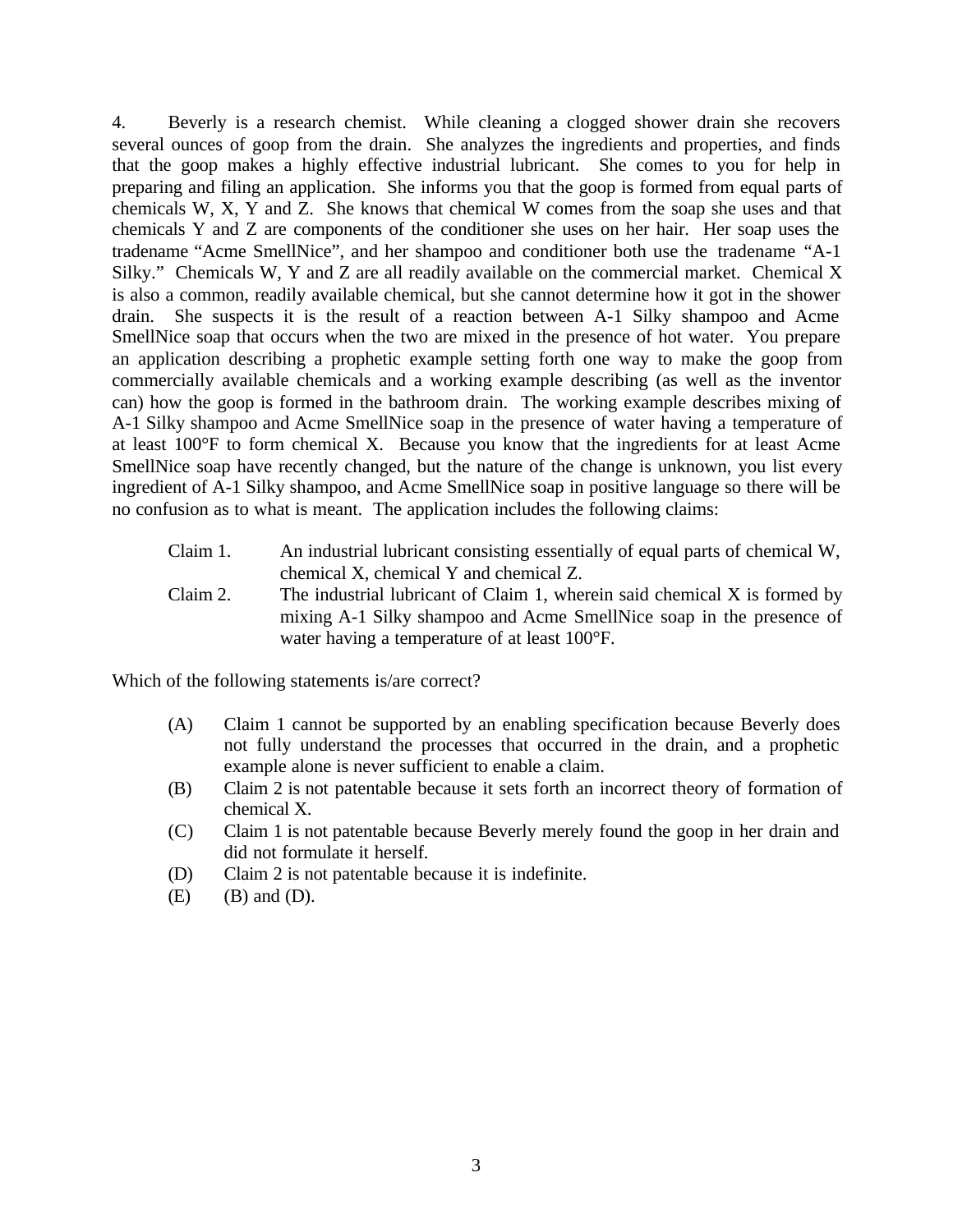5. Jack, a registered patent agent, received a final rejection of all of the claims in an application directed to an article of manufacture. Jack is about to file a timely Notice of Appeal to the Board of Patent Appeals and Interferences. Before filing his notice of appeal, Jack would like to tie up some loose ends by amendment. Which of the following reply(replies) may he file without triggering the requirements of 37 CFR § 1.116(b)?

- (A) A reply that presents his argument in a more defensible light and adds additional claims.
- (B) A reply amending the claims into process claims.
- (C) A reply amending all of the independent claims, accompanied by a declaration from the inventor.
- (D) A reply complying with a requirement of form expressly set forth in the previous Office action.
- $(E)$   $(A)$  and  $(D)$ .

6. You are preparing a patent application for filing in the PTO. The application contains the following partial claim:

A walking device comprising:

- (i) a vertical member having opposing top and bottom portions;
- (ii) a handle connected to the top portion of the vertical member forming a 45Ε angle with the top portion of the vertical member;
- (iii)
- (iv) a set of non-skid covers for the set of legs, said set of legs being aluminum.

Following proper PTO practices and procedures, which of the following claim limitations best completes the claim by providing the missing limitation (iii)?

- (A) a horizontal member, substantially round in shape, having opposing sides connected along one of the opposing sides to the bottom side of the vertical member and along the other of the opposing sides to a set of legs; and
- (B) a horizontal member, substantially round in shape, having first and second opposing sides connected along the first opposing side to the bottom side of the vertical member and along the second opposing side to a set of legs; and
- (C) a horizontal member, substantially round in shape, connected to the bottom portion of the vertical member; and
- (D) a horizontal member, substantially round in shape, having opposing top and bottom portions; the top portion of the horizontal member is connected to the bottom portion of the vertical member, and the bottom portion long the bottom portion of the vertical member is connected to a set of legs; and
- (E) a horizontal member, substantially round in shape, having a top side connected to the bottom side of the vertical member and a bottom side connected to the set of legs; and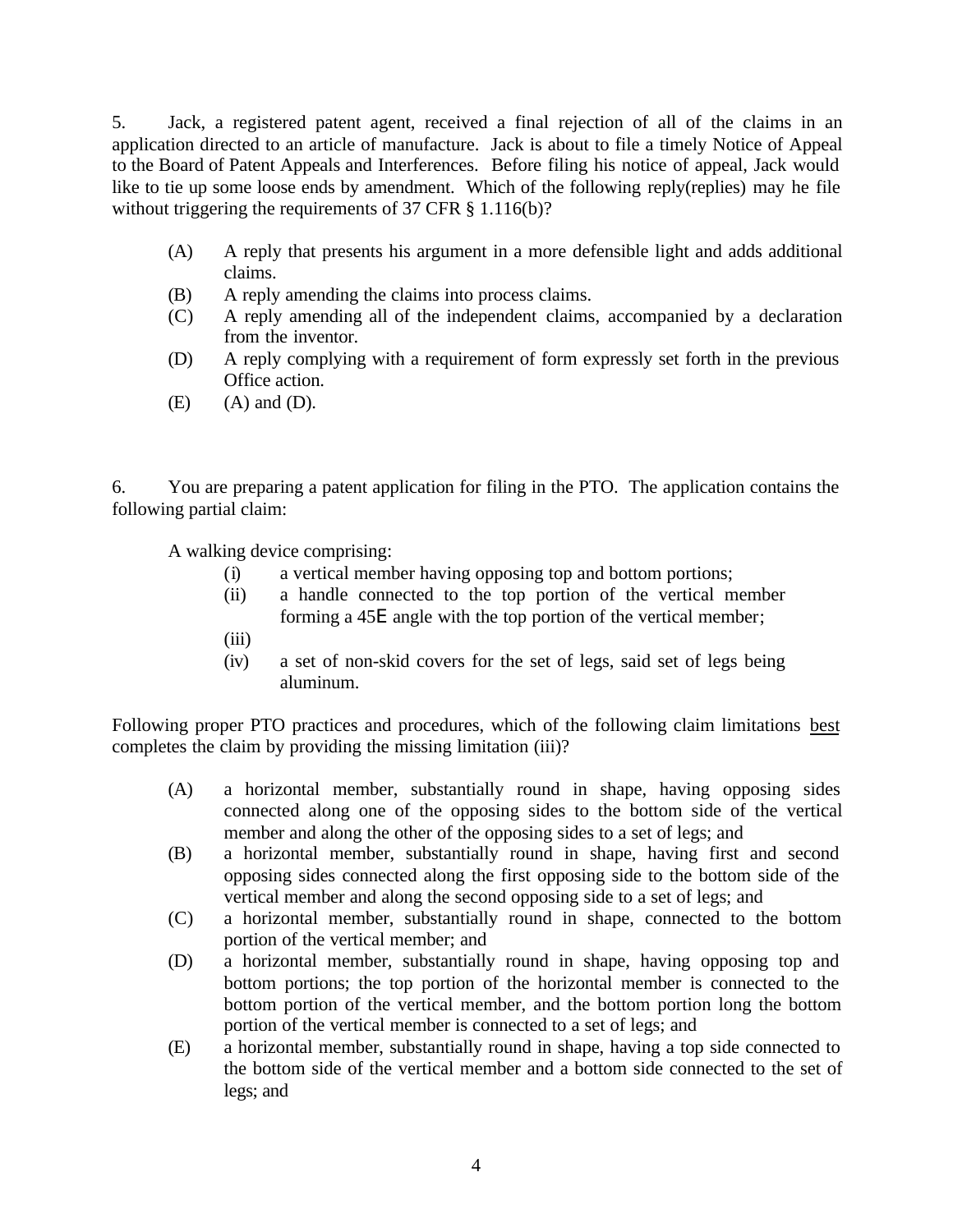7. Which of the following statements, regarding amendments filed after final rejection in a timely manner, is correct?

- (A) Amendments touching upon the merits of the application presented after final rejection shall be entered upon payment of the proper fee and a showing of good and sufficient reasons why they are necessary and were not earlier presented.
- (B) An amendment filed after final rejection is entitled to entry if it amends only the claims that were finally rejected.
- (C) Amendments after final rejection may be made canceling claims or complying with any requirement of form expressly set forth in the final Office action.
- (D) An amendment after final rejections is entitled to entry if it cancels claims and adds new claims that clearly set forth a previously unclaimed embodiment of the invention.
- (E) Applicant cannot make any further amendments after final rejection, but may submit remarks and a notice of appeal.

8. In which of the following situations, considered independently of each other, is the original, new, or amended claim supported in the application as filed?

- (A) An amendment to the specification changing the definition of "holder" from "is a hook" to "is a hook, clasp, crimp, or tong" and no amendment is made of the claim, which uses the term "holder." The amendment is filed one month after the application was filed. There was no previous supporting disclosure in the specification of the holder being a clasp, crimp, or tong.
- (B) An amendment to the specification and claims changing the definition of "holder" from "is a hook" to "is a hook, clasp, crimp, or tong." The amendment is filed one month after the application was filed. There was no previous supporting disclosure in the specification of the holder being a clasp, crimp, or tong.
- (C) Original claim 1 in the application refers to "a holder," and original claim 2 depends from and refers to claim 1 stating, "said holder is a hook, clasp, crimp, or tong." There is no disclosure in the specification preceding the claims in the application as filed for the holder to be a clasp, crimp, or tong.
- (D) An amendment is filed presenting a claim to an electrical insulating device, copied from a patent for the purpose of provoking an interference. The claim refers to "nonconductive plastic holder." The application as filed contains a broad generic disclosure describing electrical insulating devices. The holder is described in the specification of the application as "conducting electricity." There is no disclosure in the specification of the holder being "nonconductive."
- (E) All of the above.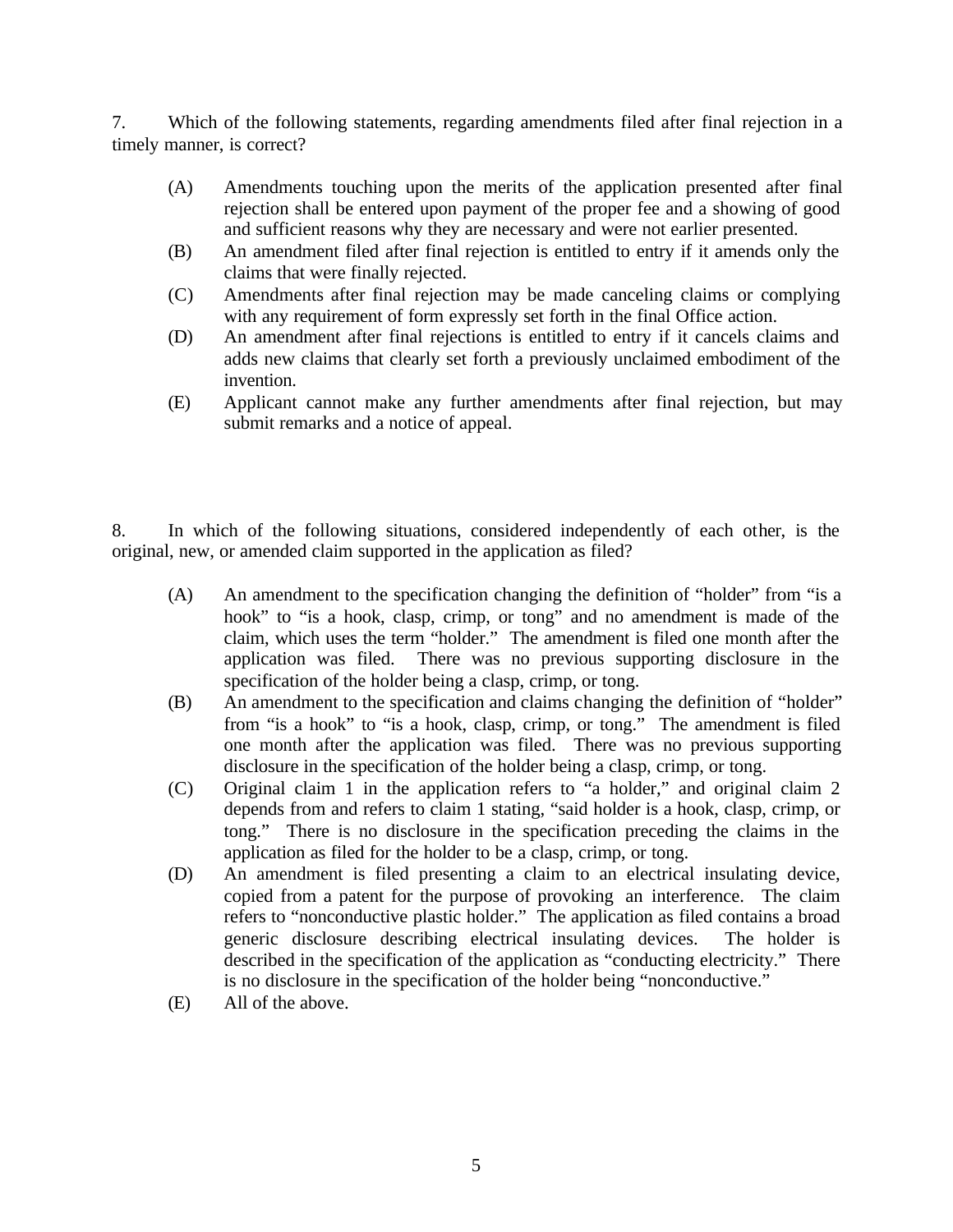9. An application as originally filed contains the following Claim 1:

Claim 1. A doughnut making machine comprising:

- (i) an input conveyor that receives dough to be used in making said doughnuts;
- (ii) portioning means for portioning dough from said input conveyor into a plurality of dough balls, each of said plurality of balls containing dough sufficient to create a single doughnut;
- (iii) forming means for forming each of said dough balls into a ring of dough;
- (iv) a deep fat fryer which receives rings of dough from said forming means and cooks said rings of dough;
- (v) applying means for selectively applying a flavored coating on cooked rings of dough to produce doughnuts; and
- (vi) placing means for placing a plurality of said doughnuts on a flat sheet.

The specification adequately describes the claimed subject matter. Two different "means for selectively applying" are described in the specification: a sprayer and a brush. Which of the following original claims is an improper dependent claim?

- (A) 2. The doughnut making machine of Claim 1, wherein said placing means is a conveyor that extends from said applying means to said flat sheet.
- (B) 3. The doughnut making machine of Claim 1, wherein said forming means includes a cutter that removes a center portion of each of said dough balls to form a ring of dough.
- (C) 4. The doughnut making machine of Claim 1, wherein said applying means is omitted for making plain doughnuts.
- (D) 5. The doughnut making machine of Claim 1, wherein said applying means includes a sprayer which receives a sugar based flavored coating, wherein said sugar based flavored coating is sprayed on said cooked rings of dough.
- (E) 6. The doughnut making machine of Claim 1, wherein said applying means is a sprayer.

10. Which of the following dependent claims, each occurring in different patent applications, is in a proper claim format?

- (A) Claim 4. The process of claim 5, further characterized by…
- (B) Claim 2. The process of claim 1 or claim 5, further comprising…
- (C) Claim 6. The widget as in claims 1, 2 or 3, further including…
- (D) Claim 3. The widget as in the preceding claims, further containing…
- (E) Claim 5. The process as in claims 1-2 or 3, further comprising…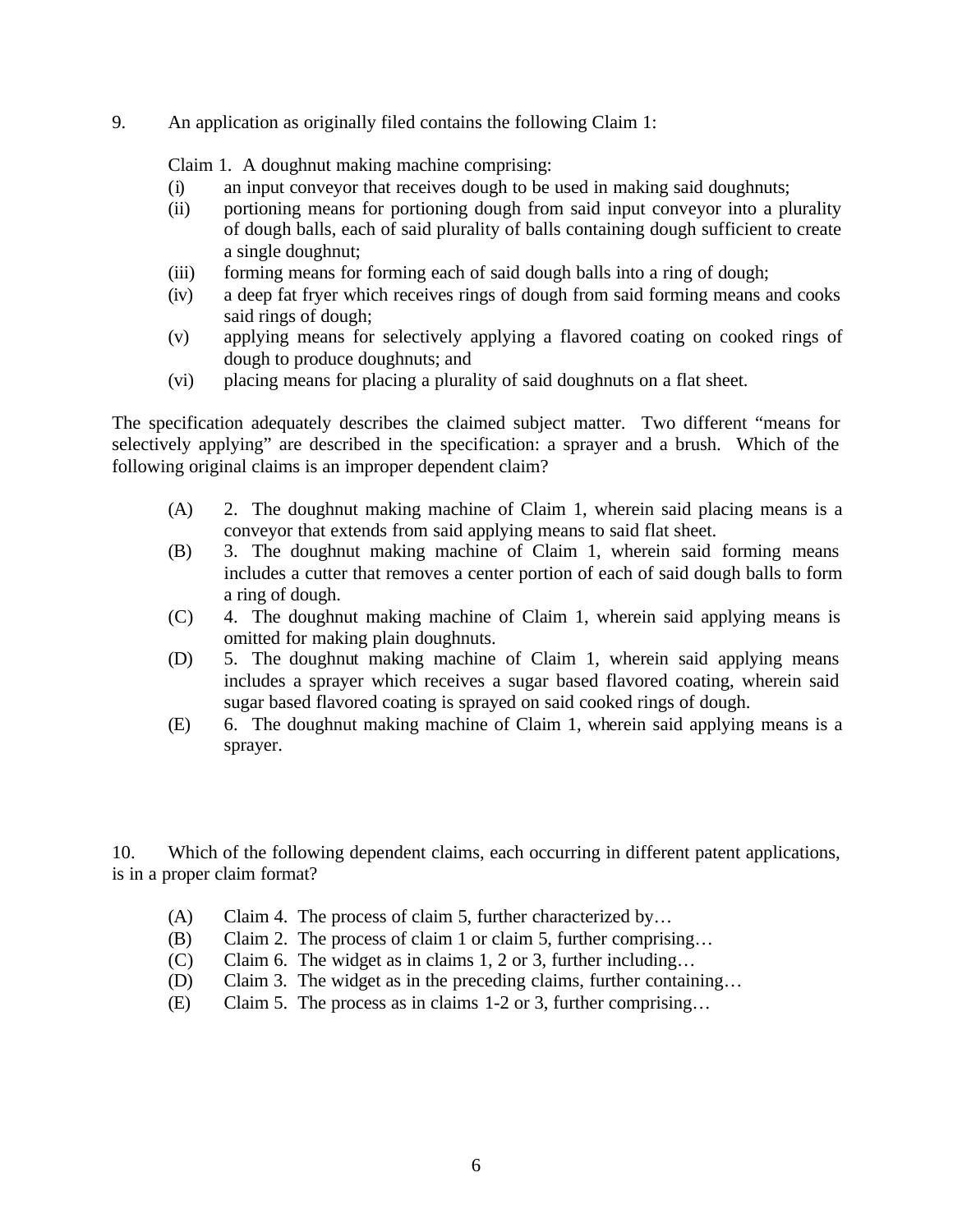11. In August 1999, a recently registered patent agent, who is not an attorney, asked a registered patent attorney to help the agent establish a practice. Considering the additional facts in the following choices separately, which choice best comports with the professional responsibilities of both the agent and the attorney?

- (A) The agent advertises as a registered practitioner authorized to practice before the Office in patent and trademark cases. The attorney supervises all the trademark work done by the agent.
- (B) The agent advertises on television and radio as a registered patent agent and accepts patent cases on a reasonable contingent fee.
- (C) The attorney has the agent prosecute trademark applications before the Office and the attorney signs all the papers submitted to the Office without reading the papers.
- (D) The attorney and agent enter into a partnership agreement that has no health or retirement benefits, but specifies that after termination of the partnership, the agent and the attorney will not practice in each other's neighborhoods or accept each other's established clients.
- (E) Without receiving anything of value from the agent, the attorney refers patent application clients to the agent, the agent informs the clients that the agent is a registered patent attorney, and the agent competently represents the clients in patent cases.

12. On February 12, 1999, you filed a patent application containing two independent claims, Claims 1 and 2, directed to methods of forming an integrated circuit device. The applicant conceived the methods in Jacksonville, Florida on June 10, 1997. Commencing on June 10, 1997, the applicant exercised due diligence until she reduced the methods to practice on February 27, 1998. In an Office action dated August 18, 1999, the examiner rejected Claim 1 as being anticipated by Doppler under 35 U.S.C. § 102(b). Doppler is a French patent that was filed on July 18, 1996, and issued on January 13, 1998. The Doppler patent claims the method of the applicant's Claim 1 for forming integrated circuit devices. Claim 2 was rejected as being anticipated by Spot under 35 U.S.C. § 102(e). Spot is a U.S. patent that was filed on January 7, 1998, and discloses, but does not claim, the method of applicant's Claim 2 for forming an integrated circuit device. The Spot patent issued on May 5, 1999. Which of the following would be the most proper course of action to take to respond to the rejections?

- (A) File an antedating affidavit to overcome the rejection of Claim 1 and cancel Claim 2.
- (B) File an antedating affidavit to overcome both the rejections and request that an interference be declared with the Doppler patent.
- (C) File an antedating affidavit to overcome the rejection of Claim 2 and cancel Claim 1.
- (D) File a reply arguing that the rejections are improper because the Spot patent issued after the filing date of your client's application.
- (E) File an antedating affidavit to overcome both rejections.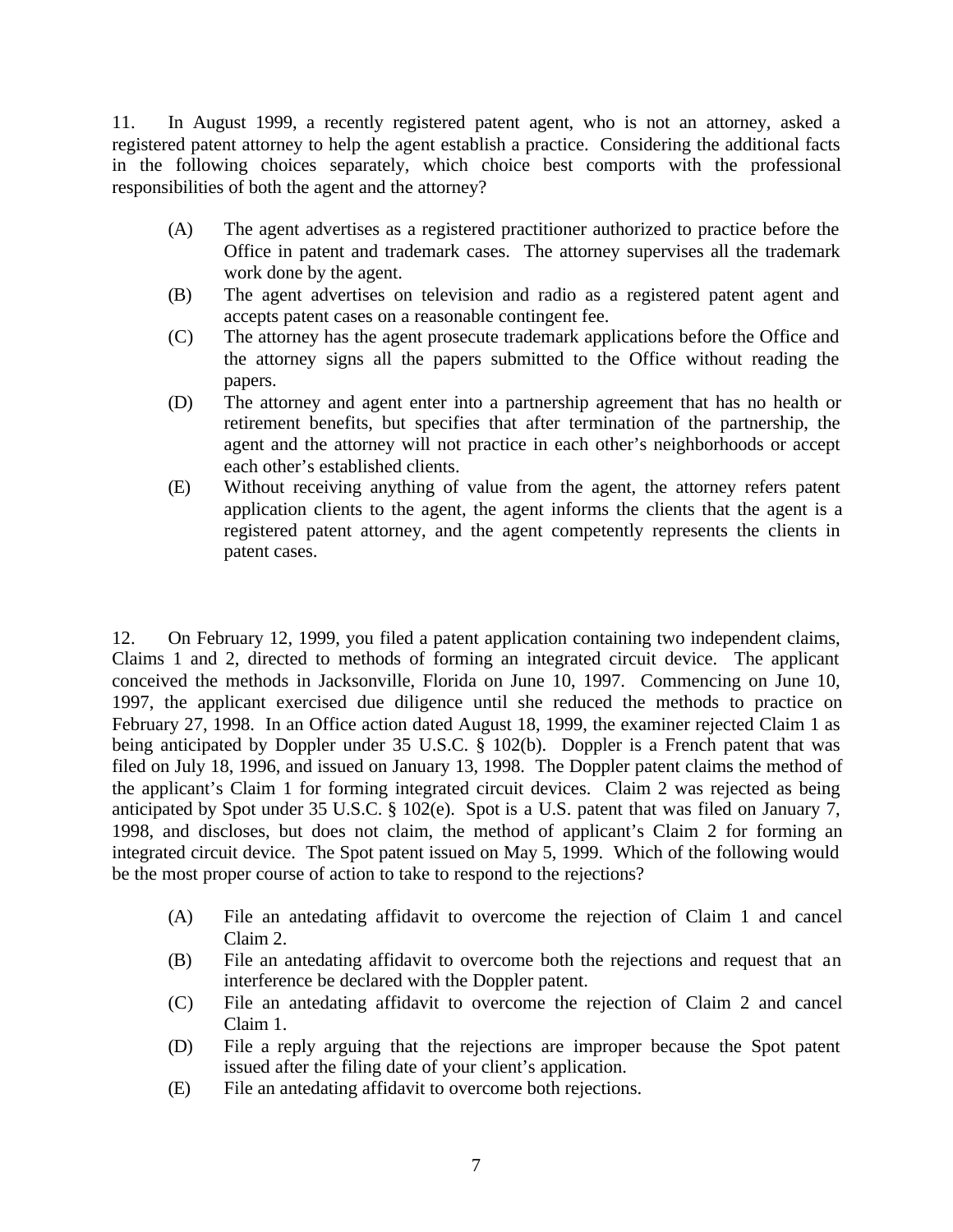13. Able files a patent application in 1999 disclosing a barstool having a rectangular molded plastic seat portion supported by four adjacent vertical tubular steel legs connected to the underside of the seat portion. A set of four horizontal tubular steel support members connects adjacent tubular steel legs to brace the legs. The barstool further includes a plastic back member connected to the topside of the plastic seat portion. The application states that wood could be used in place of tubular steel for the legs and horizontal support members. No alternative to plastic is mentioned in the application for use in the seat portion, but it is well known in the art that plastic and wood are interchangeable. As originally filed, Baker's application included the following Claim 1:

- Claim 1. A barstool comprising:
	- (i) a rectangular seat portion having four vertical edges, an underside and a topside;
	- (ii) means for supporting said seat portion such that said underside is substantially horizontal; and
	- (ii) a back member connected to one of the vertical edges of said seat portion, said back member being substantially perpendicular to the topside of said seat portion.

The Examiner rejects the claim under 35 U.S.C. § 102 as being anticipated by a 1997 publication by Baker showing a three-legged wooden barstool with a rectangular seat, a back and arms. The Examiner cites, but does not apply against Claim 1, a 1996 patent to Charlie that discloses a four-legged wooden barstool with a round wooden seat. The Charlie patent states that in barstools the use of plastic and/or tubular steel is equivalent to the use of wood. Able responds to the rejection by amending his claim to require that the seat portion be formed of plastic, and by arguing that Baker does not disclose the recited "supporting means" because Baker utilizes only three legs, which is less stable than four legs. The examiner finds a 1980 Wilson patent that structurally equates three legged barstools to four-legged barstools. Which of the following is in accordance with proper PTO practices and procedures?

- (A) The anticipation rejection is withdrawn only because Baker does not disclose a plastic seat portion. An obviousness rejection is then made based on Baker in view of Charlie since Charlie suggests replacing a wood seat with a plastic seat. Able's argument concerning the recited "supporting means" of Claim 1 does not provide a basis for overcoming the anticipation rejection.
- (B) The anticipation rejection should be withdrawn because Baker does not disclose a plastic seat portion and because Baker does not disclose a four legged supporting means. An obviousness rejection is then made based on Baker in view of Charlie because Charlie suggests modifying Baker to utilize a plastic seat and four legs.
- (C) The anticipation rejection is maintained because one of ordinary skill in the art would understand that a plastic seat could readily replace a wood seat. Furthermore, Able's argument that the "supporting means" of Claim 1 is not disclosed because Baker utilizes only three legs is unsupported by any limitation in the Claim.
- (D) The anticipation rejection is withdrawn because Baker does not disclose a plastic seat. However, a rejection is made under 35 USC §112, paragraph 1 as being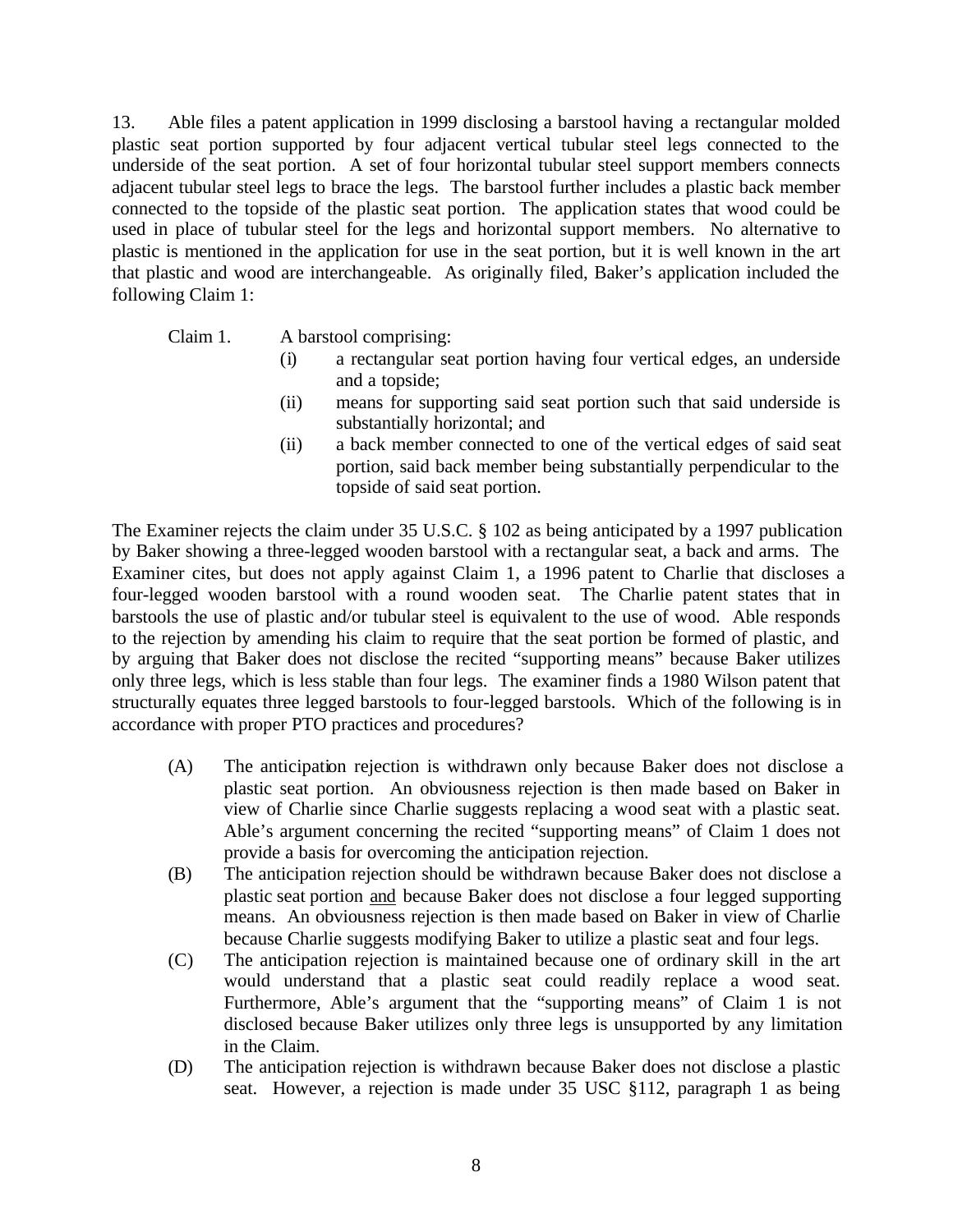based upon an inadequate disclosure because the specification does not specify that the use of a plastic seat is critical to the invention.

- $(E)$   $(B)$  and  $(D)$ .
- 14. A patent application filed in the PTO contains the following original claim:

Claim 1. A talbecloth for protecting the finish of a table comprising: a layer of cotton; a layer of vinyl affixed to the layer of cotton; and a backing of felt.

Which of the following amendment(s) is/are not in accord with proper PTO amendment practices and procedures?

- (A) In claim 1, line 3, add -with an epoxy resin-.
- (B) In claim 1, line 2, after "cotton" add -woven to have 250 threads per inch-.
- (C) In claim 1, line 3, before "layer" add –thin-.
- (D) In claim 1, line 1, correct the spelling of "talbecloth" please.
- (E) All of the above.

15. You draft a patent application disclosing and describing an electrical chronometer containing a resistor having a resistance of 20-90 ohms, preferably 40 ohms. You draft the following independent claim:

1. An electrical chronometer comprising a resistor with a resistance of 20-90 ohms.

Which of the following would not be a proper dependent claim if presented as an original claim in the application when the application is filed in the PTO?

- (A) 2. The electrical chronometer of Claim 1 wherein the resistor has a resistance of 40 ohms.
- (B) 2. An electrical chronometer as in Claim 1 wherein the resistor has a resistance of 40-90 ohms.
- (C) 2. An electrical chronometer as in Claim 1 wherein the resistor has a resistance of about 20 - 90 ohms.
- (D) 2. The electrical chronometer of Claim 1 wherein the resistor has a resistance of between 50 and 90 ohms.
- $(E)$   $(C)$  and  $(D)$ .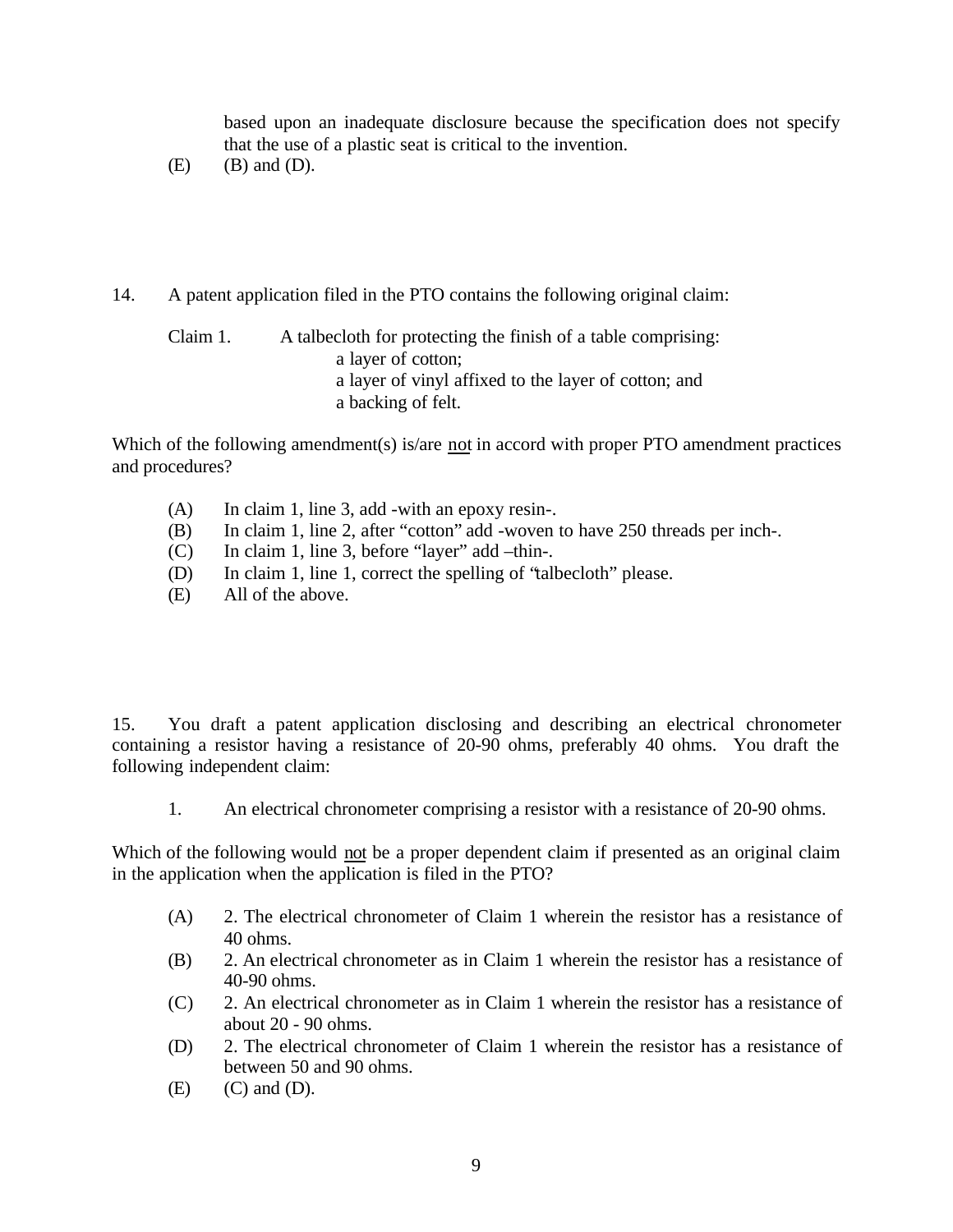16. When does jurisdiction over an application normally transfer from the examining group to the Board of Patent Appeals and Interferences?

- (A) After the examiner has notified the appellant by written communication that the reply brief has been entered and considered, and that the application will be forwarded to the Board.
- (B) After a supplemental examiner's answer, pursuant to a remand from the Board, has been mailed.
- (C) After 2 months from the examiner's answer, plus mail room time, if no reply brief has been timely filed.
- (D)  $(A), (B),$  or  $(C).$
- $(E)$   $(A)$  or  $(C)$ .

17. A request for reexamination of U.S. Patent X,XXX,XXX (the 'XXX patent) was filed by ABC Technology, Inc. (ABC) on the ground that a substantial new question of patentability exists. In the first Office Action during reexamination, all the claims, i.e., claims 1 through 4, were rejected as unpatentable under 35 U.S.C. § 103 over U.S. Patent Z,ZZZ,ZZZ (the 'ZZZ patent). Claims 1 through 4 are all independent and original claims, and are the only claims that were presented during prosecution of the application that matured into 'XXX patent. All the claims are directed to a hydrocyclone separator apparatus. The apparatus is used for separating material, including fibers suspended in a liquid suspension, into a light fraction containing the fibers, and a heavy fraction containing rejects. Assuming no issues under 35 U.S.C. §§ 102, 103, or 112 are raised, which of the following claims, if any, would be properly subject to rejection under 35 U.S.C. § 305?

- (A) Claim 5. A hydrocyclone separator apparatus according to claim 4, wherein said blades are configured in the form of generally plane surfaces curved in one plane only.
- (B) Claim 5. A hydrocyclone separator apparatus according to claim 4, wherein the outlet duct is in the form of two frustro-conical portions joined at their narrow ends.
- (C) Claim 5. A method of separating material including fibers suspended in a liquid suspension comprising the steps of separating the material into a light fraction containing the fibers and a heavy fraction containing rejects, and converting the light fraction into a pulp and paper stock suspension.
- (D) Claim 5. A hydrocyclone separator apparatus according to claim 4, wherein the separator chamber is conical in shape having at the narrow end an outlet for the heavy fraction and at its wide end an outlet for the light fraction.
- (E) None of the above.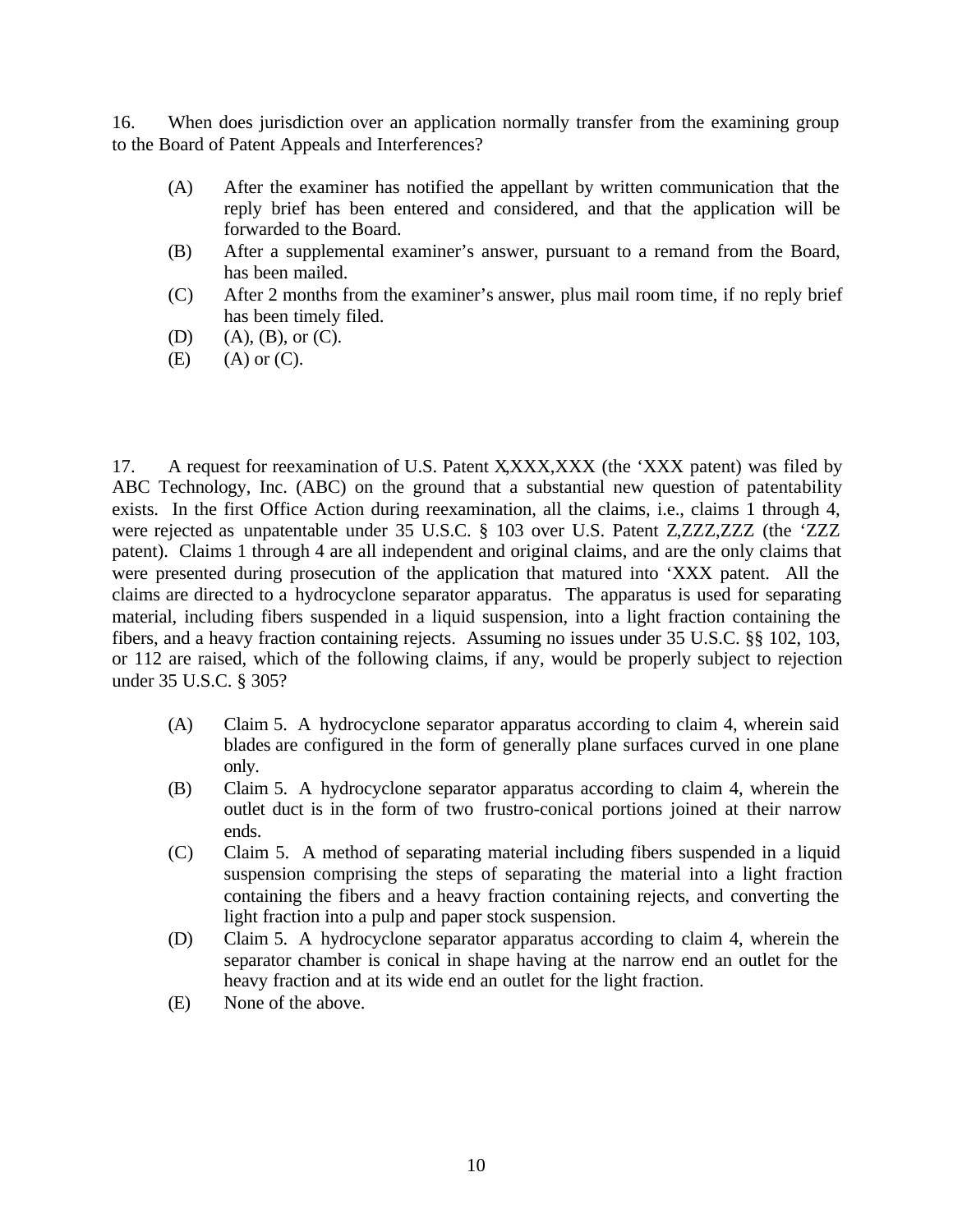- 18. A patent application filed in the PTO contains the following dependent claim:
	- 2. The method of Claim 1, further consisting of the step of cooling the mixture to a temperature of 32° F.

Following proper PTO practices and procedures, from which of the following claims does the dependent claim not properly depend?

- (A) 1. A method of making liquid compound A consisting of the steps of mixing equal quantities of material C and material D in a beaker and heating the mixture to a temperature of 212° F.
- (B) 1. A method of making liquid compound A comprising the steps of mixing equal quantities of material C and material D in a beaker and heating the mixture to a temperature of 212° F.
- (C) 1. A method of making liquid compound A including the steps of mixing equal quantities of material C and material D in a beaker and heating the mixture to a temperature of 212° F.
- (D) 1. A method of making liquid compound A characterized by the steps of mixing equal quantities of material C and material D in a beaker and heating the mixture to a temperature of 212° F.
- $(E)$   $(C)$  and  $(D)$ .

19. If a claim has been properly rejected under 35 U.S.C. § 103 as being rendered obvious over a combination of prior art references, then in accordance with proper PTO practice and procedure:

- (A) it is not necessary that the prior art suggests the combination to achieve the same advantage or result discovered by the applicant, if the combination provides motivation to make the claimed invention.
- (B) the rationale to modify or combine the prior art must be found expressly set forth in the prior art.
- (C) in considering the disclosure of prior art it is proper to take into account the specific teachings of the reference. It is not proper to take into account the inferences that one skilled in the art could reasonably draw from the specific teachings.
- (D) it is improper for a patent examiner to take official notice of facts outside the record which are capable of instant and unquestionable demonstration as being "well known."
- (E) it is proper to rely on equivalence in support of the rejection, the equivalence may be recognized in the prior art or in the applicant's disclosure.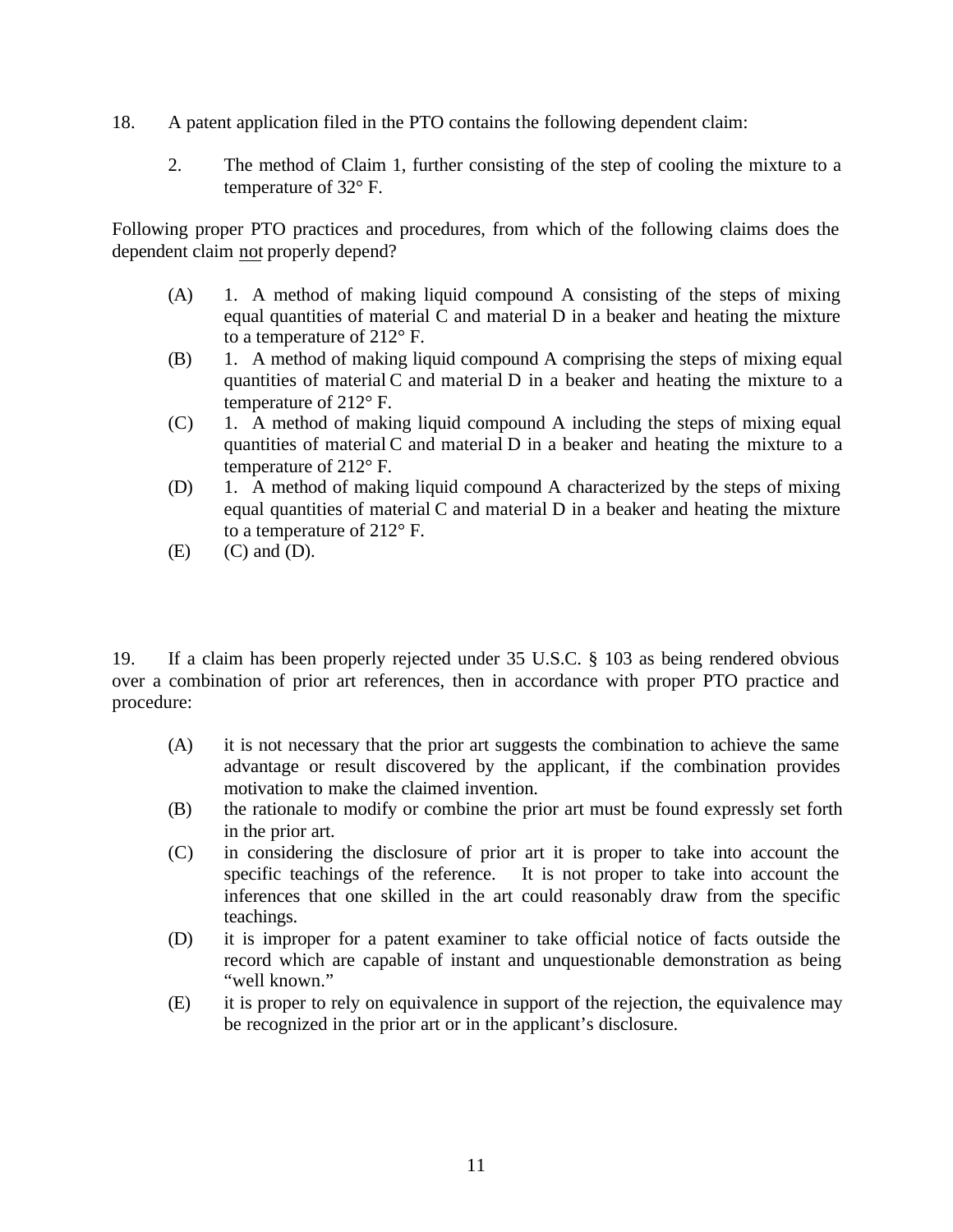20. An application is directed to novel and unobvious scissors for cutting hair having a pair of cutter blades and a pointer loop. The application includes the following partial independent Claim 1 and dependent Claims 2-5.

Claim 1. An apparatus for cutting hair, said apparatus comprising:

- (i) a first cutting member having a first cutting edge at one end and the other end of said first cutting member terminating in a thumb loop;
- (ii) a second cutting member having a second cutting edge at one end and the other end terminating in a finger loop having an arcuate finger brace extending therefrom;
- $(iii)$   $\qquad \qquad \qquad$
- (iv) said second cutting member additionally including a pointer loop between said finger loop and said mid-point, said finger loop having a finger loop center such that a plane through said finger loop center and said pointer loop center is generally parallel to said second cutting edge in order for the apparatus for cutting hair to be generally balanced when held by a user.
- Claim 2. The apparatus of claim 1, wherein said first cutting member includes a threaded aperture extending entirely therethrough between said thumb loop and said mid-point, and an adjusting screw that extends through said threaded aperture to engage a bearing surface below the pointer loop on said second cutting member.
- Claim 3. The apparatus of claim 2, wherein said connector is a rivet.

Without regard to prior art, and in view of partial Claim 1, which of the following best completes missing paragraph (iii) of Claim 1 while maintaining the broadest scope of protection and complying with proper PTO practice and procedure?

- (A) "said first cutting member having a mid-point between its ends and said second cutting member having a mid-point between its ends, and said first cutting member and said second cutting member are pivotally secured to each other at their respective mid-points by a connector; and"
- (B) "wherein said first cutting member and said second cutting member are formed entirely of metal and are pivotally secured to each other at respective mid-points; and"
- (C) "said first cutting member including a reservoir for dispensing disinfectant solution and having a mid-point between its ends; and"
- (D) "and said first cutting member and said second cutting member are pivotally secured to each other at their respective mid-points; and"
- (E) "said first cutting member and said second cutting member being pivotally secured to each other by a connector; and"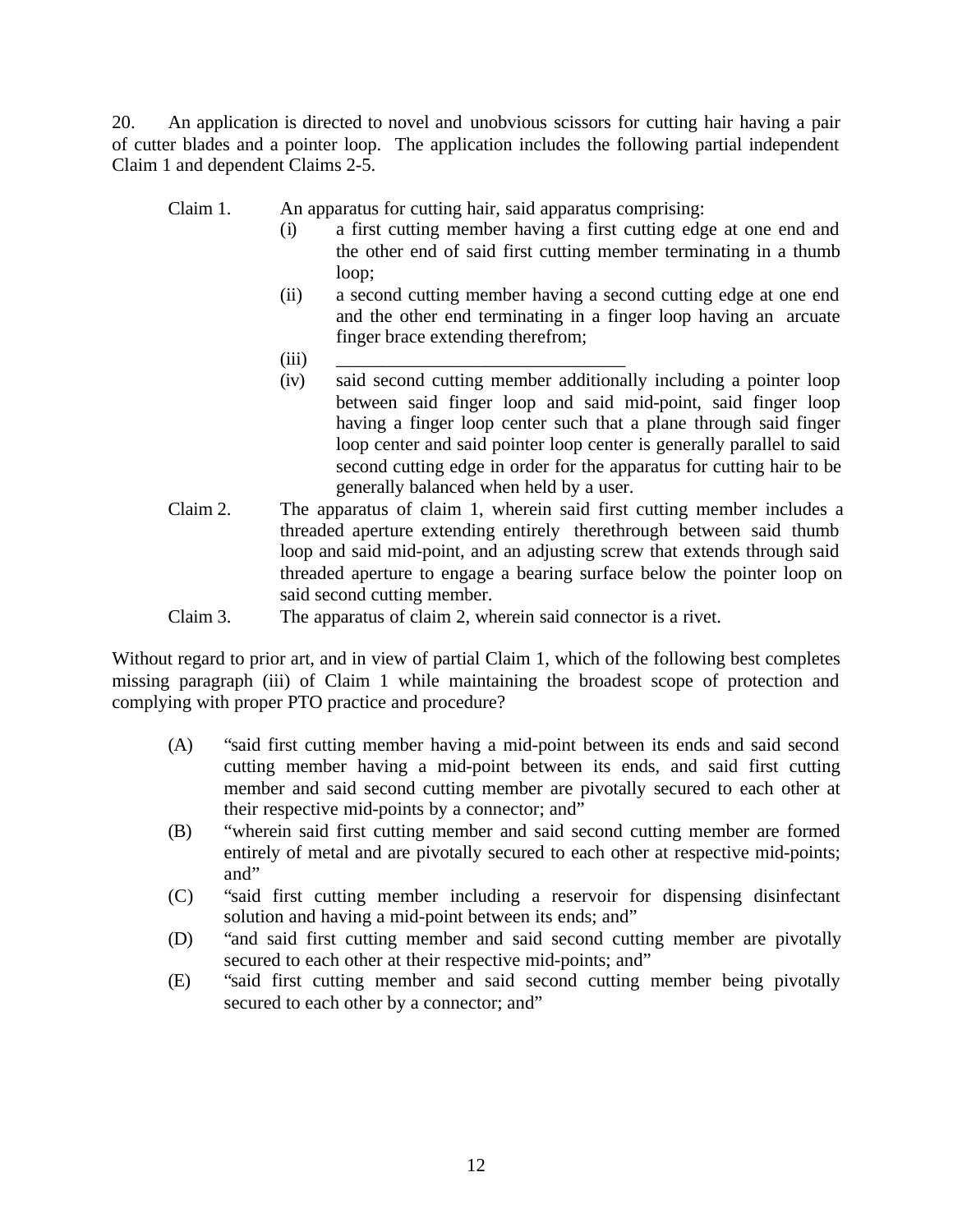- 21. Which of the following would be a proper rejection in a reexamination proceeding?
	- (A) A rejection under 35 U.S.C. § 102(a) based on an affidavit that the invention was known or used by others before the invention thereof by the applicant for patent.
	- (B) A rejection under 35 U.S.C. § 102(b) based on an affidavit that the invention was in the public use in this country more than one year prior to the date of the application for a patent in the United States.
	- (C) A rejection under 35 U.S.C. § 102(e) that the invention was described in a patent by another filed in the United States before the invention thereof by the patent applicant.
	- (D) A rejection under 35 U.S.C. § 102(f) that the applicant did not himself invent the subject matter sought to be patented.
	- (E) A rejection under 35 U.S.C. § 102(b) that the invention was on sale in this country, more than one year prior to the date of the application for patent in the United States.

22. Patentee P wishes to amend Chaim 1 in the patent granted to P, and obtain the following amended Claim 1 either through reexamination or reissue:

- 1. A ball valve comprising:
	- i) a housing;
	- ii) a valve [member] ball rotatably joined in the housing;
	- iii) a [flanged] seal engagable with surfaces of the [member] ball; and
	- iv) a linear spring [means] interposed between the housing and the seal and biasing the seal into engagement with the [member] ball.

The amended claim is supported by the original disclosure in the application, which matured into P's patent. In the absence of questions of recapture, novelty, obviousness, and utility which of the following statements is/are true?

- (A) A claim so amended is properly presented in a reissue application filed on October 14, 1999, and a reissue patent is grantable where reissuance is sought of a patent granted on September 9, 1997.
- (B) A claim so amended is properly presented in a reissue application filed on September 9, 1999, and a reissue patent is grantable where reissuance is sought of a patent granted on October 7, 1997.
- (C) A claim so amended is properly presented in a request for reexamination filed on October 14, 1999, and a certificate of reexamination is grantable where reexamination is sought of a patent granted on September 9, 1997.
- (D) A claim so amended is properly presented in a request for reexamination filed on September 9, 1999, and a certificate of reexamination is grantable where reexamination is sought of a patent granted on October 7, 1997.
- $(E)$  (B) and  $(D)$ .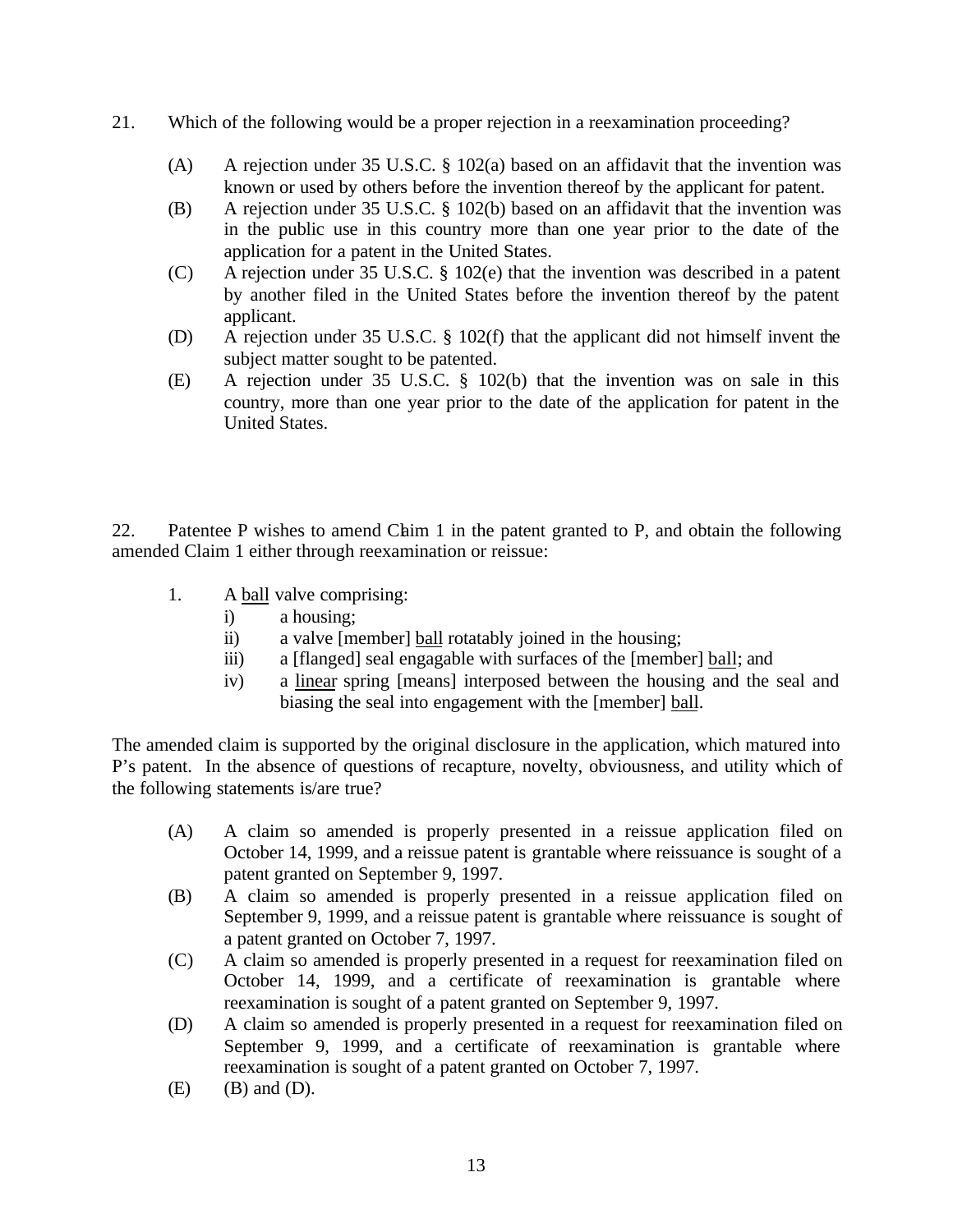#### 23 and 24. Answer Questions 23 and 24 based on the following facts.

Your client, Homer, invented a new system for laying underground pipes for in-ground sprinkler systems utilizing a tunneling tool he calls "the Mole." The Mole is placed in a small hole is dug in the ground at a starting location. A target is placed in the ground at the desired ending location. The Mole automatically tunnels through the ground to the target. The Mole has a clamp to pull flexible pipe behind it as it tunnels. A high-pressure air source is connected to the Mole to remove dirt as the Mole progresses toward the target. Homer informs you that he has continuously used this original system for three years in his commercial landscaping business, displayed the system to his numerous customers, and handsomely profited from his original system. In the original system, the Mole sensed and moved toward the target emitting electromagnetic signals. Recently, the Mole sometimes gets confused due to interference from ferromagnetic underground pipes and overhead power lines. Two months ago Homer modified the system to utilize ultrasonic signals emitted from the target. The ultrasonic signals are encoded with location information derived by the target from a Global Positioning System (GPS) satellite. The modified system decodes the location information and tunnels toward the specified location. The use of ultrasonic signals in the modified system is new and unobvious. Homer has reduced the modified system to actual practice, and kept it confidential. Homer prepared a draft patent application fully describing both the original system and the modified system. He wants you to review the draft application, make sure it meets all requirements, and revise it as necessary prior to filing. The draft application prepared by Homer includes the following draft claims:

- Claim 1. A system for laying underground flexible pipe in the ground, said system comprising:
	- (i) a target placed in the ground at a target location and including a transmitter which emits target signals;
	- (ii) a tunneling device including a clamp operable to connect one end of said flexible pipe to said tunneling device, said tunneling device further including a sensor which detects said target signals and steers said tunneling device to move toward said target; and
	- (iii) a source of high pressure air connected with said tunneling device for removing dirt as said tunneling device moves toward said target.
- Claim 2. The system of claim 1, wherein said transmitter emits electromagnetic signals.
- Claim 3. The system of claim 1, wherein said transmitter emits ultrasonic signals.
- Claim 4. The system of claim 3, wherein said ultrasonic signals include encoded position information that is decoded by the decoder portion of said tunneling device sensor.
- Claim 5. The system of claim 1, wherein said transmitter emits signals having encoded position information.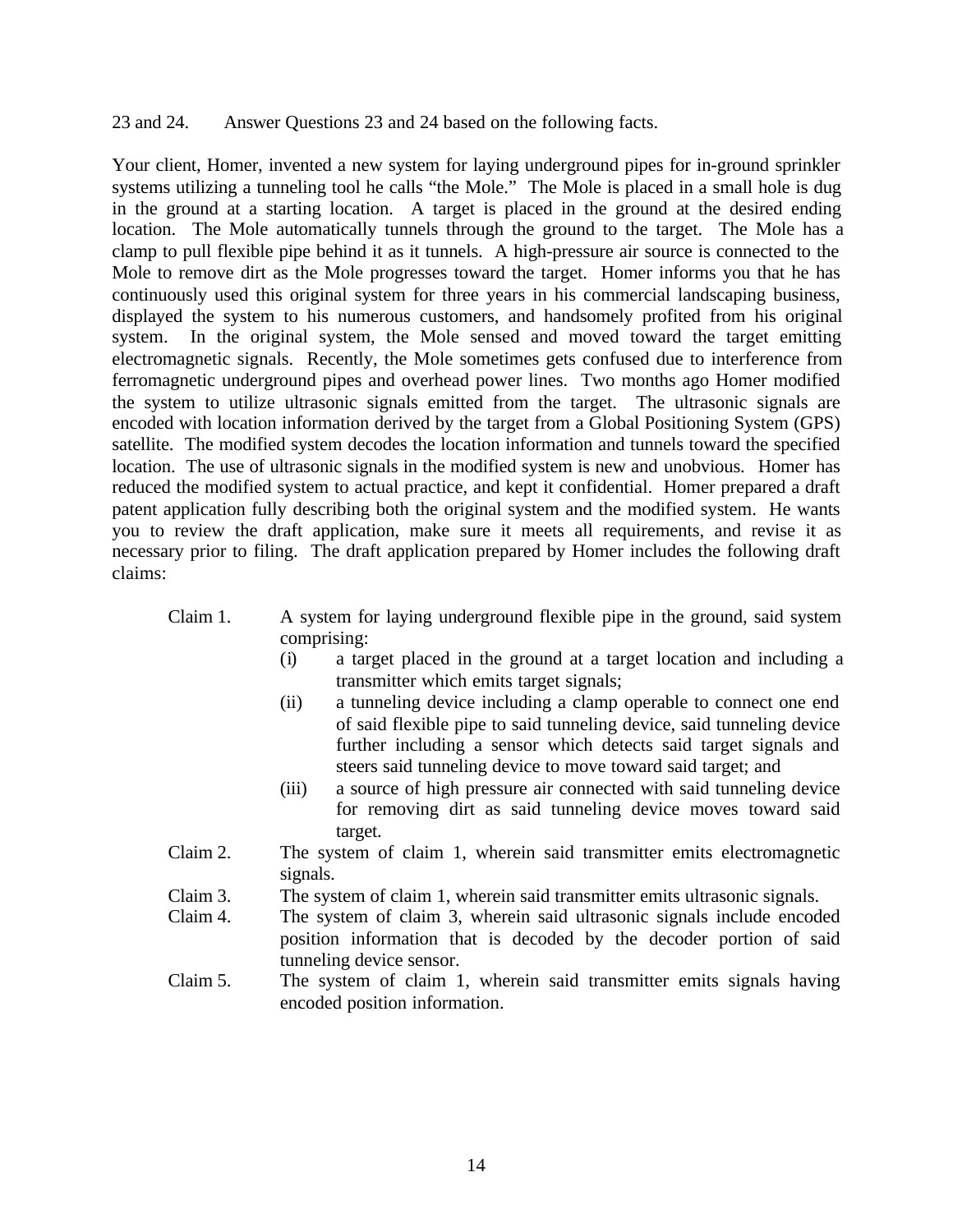- 23. Which of the following would not be reasonable advice to Homer?
	- (A) Claim 5 is not indefinite even though it is not limited to ultrasonic target signals and the only disclosed embodiment that utilizes encoded position information utilizes ultrasonic target signals.
	- (B) Claim 1, as presently written, is statutorily barred, and the claimed invention should be limited to the modified system.
	- (C) Because the original system had a drawback in that it sometimes got confused by ferromagnetic underground pipes or power lines, and because Homer continued to develop the system to overcome these drawbacks, the original system was experimental and does not constitute prior art against the modified system.
	- (D) Claim 4 is indefinite.
	- (E) The language in Claim 1 reciting the "target" should be reworded to clarify that the ground is not part of the claimed combination, *e.g*., by adding the words "adapted to be" before "placed".
- 24. Claims 1 and 2 are unpatentable under which of the following statutory provisions?
	- (A) 35 U.S.C. § 102(b).
	- (B) 35 U.S.C. § 102(c).
	- (C) 35 U.S.C. § 102(d).
	- (D) 35 U.S.C. § 102(e).
	- (E) None of the above.
- 25. Which of the following is not a PTO recommendation or requirement?
	- (A) Claims should be arranged in order of scope so that the first claim presented is the least restrictive.
	- (B) Product and process claims should be separately grouped.
	- (C) Every application should contain no more than three dependent claims.
	- (D) A claim which depends from a dependent claim should not be separated from that dependent claim by any claim which does not also depend from the dependent claim.
	- (E) Each claim should start with a capital letter and end with a period.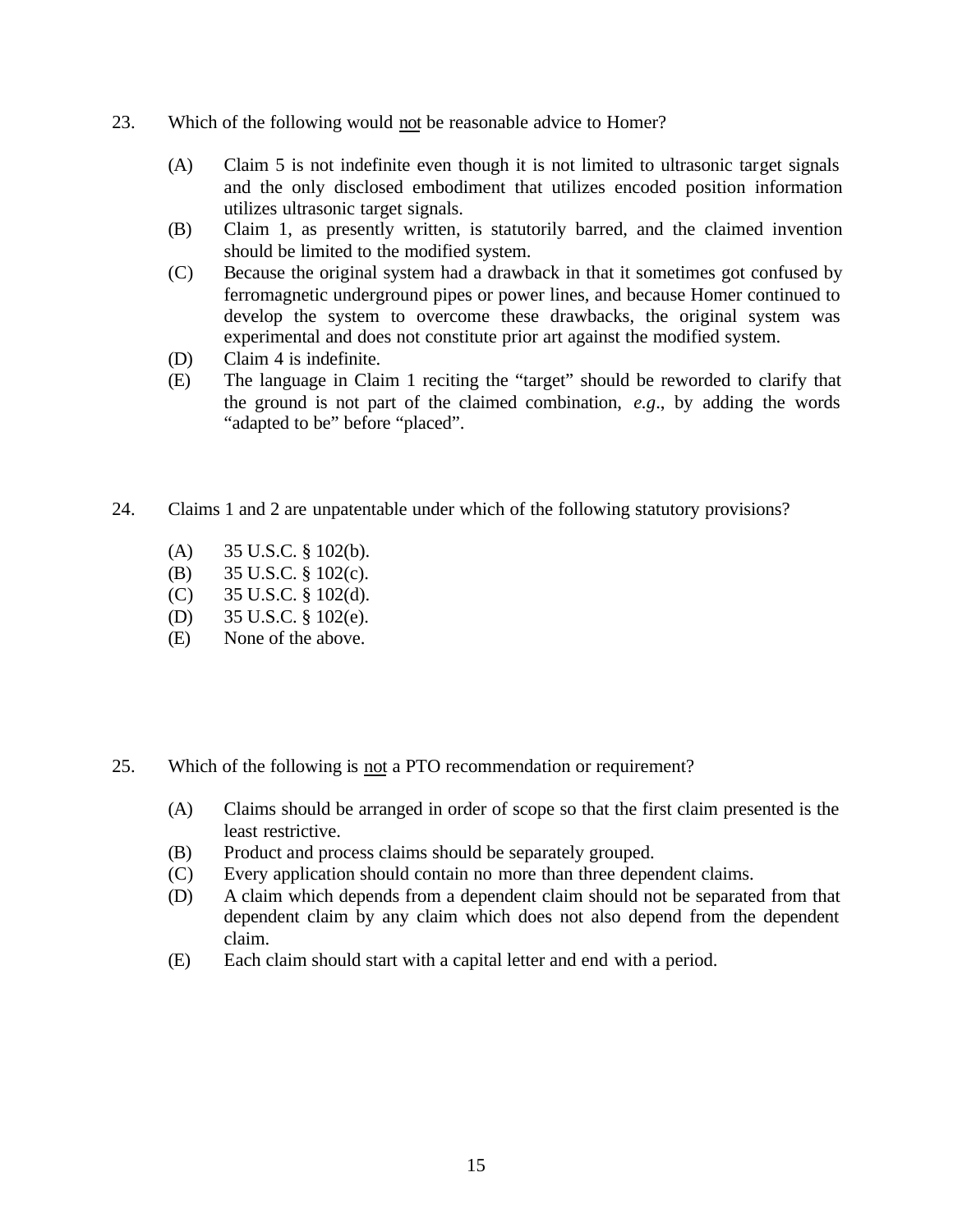26. A patent was granted to inventor Munch on August 3, 1999, on a patent application filed in the PTO on March 5, 1997. In which of the following circumstances in a reexamination proceeding of the Munch patent, considered independently of each other, will the cited prior art reference(s) properly support a determination that there is substantial new question of patentability?

- (A) In a reexamination proceeding, claims 7-15 in the Munch patent are rejected as being anticipated under 35 U.S.C. § 102(a) by the disclosure in the Leal patent. The Leal patent was granted on January 21, 1997. It is the only rejection in the reexamination proceeding. During the original prosecution of the Munch application, the Leal patent was used by the examiner as prior art to reject original claims 1-5 as being anticipated under 35 U.S.C. § 102(a).
- (B) In a reexamination proceeding, newly added claims 16-20 in the Munch patent are rejected as being anticipated under 35 U.S.C. § 102(b) by the disclosure in the Zellot patent. The Zellot patent was granted in 1987. It is the only rejection in the reexamination proceeding. During the original prosecution of the Munch application the examiner cited the Zellot patent against claims 1-7 in the patent application Munch filed on March 5, 1997.
- (C) In a reexamination proceeding, claims 1-15 in the Munch patent are rejected as being obvious under 35 U.S.C. § 103 over the Wills patent in view of the Note patent. The Wills patent was granted on December 3, 1996, and the Note patent was granted in 1994. It is the only rejection in the reexamination proceeding. During the original prosecution of the Munch application the examiner used the Wills patent as prior art to reject original claims 1 and 2 in the Munch application. The Note patent was never before the examiner during the original prosecution of the Munch application, is not cumulative with the prior art cited during the original prosecution, and is material to the question of obviousness.
- (D) In a reexamination proceeding, claims 1-15 in the Munch patent are rejected as being anticipated under 35 U.S.C. § 102(a) by the disclosure in the Richards patent. The Richards patent was granted on January 14, 1997. It is the only rejection in the reexamination proceeding. During the original prosecution of the Munch application, the examiner used the Richards patent in combination with a patent to Smith, granted in 1923, to reject original claims 1-5 in the application as being obvious under 35 U.S.C. § 103.
- (E) All of the above.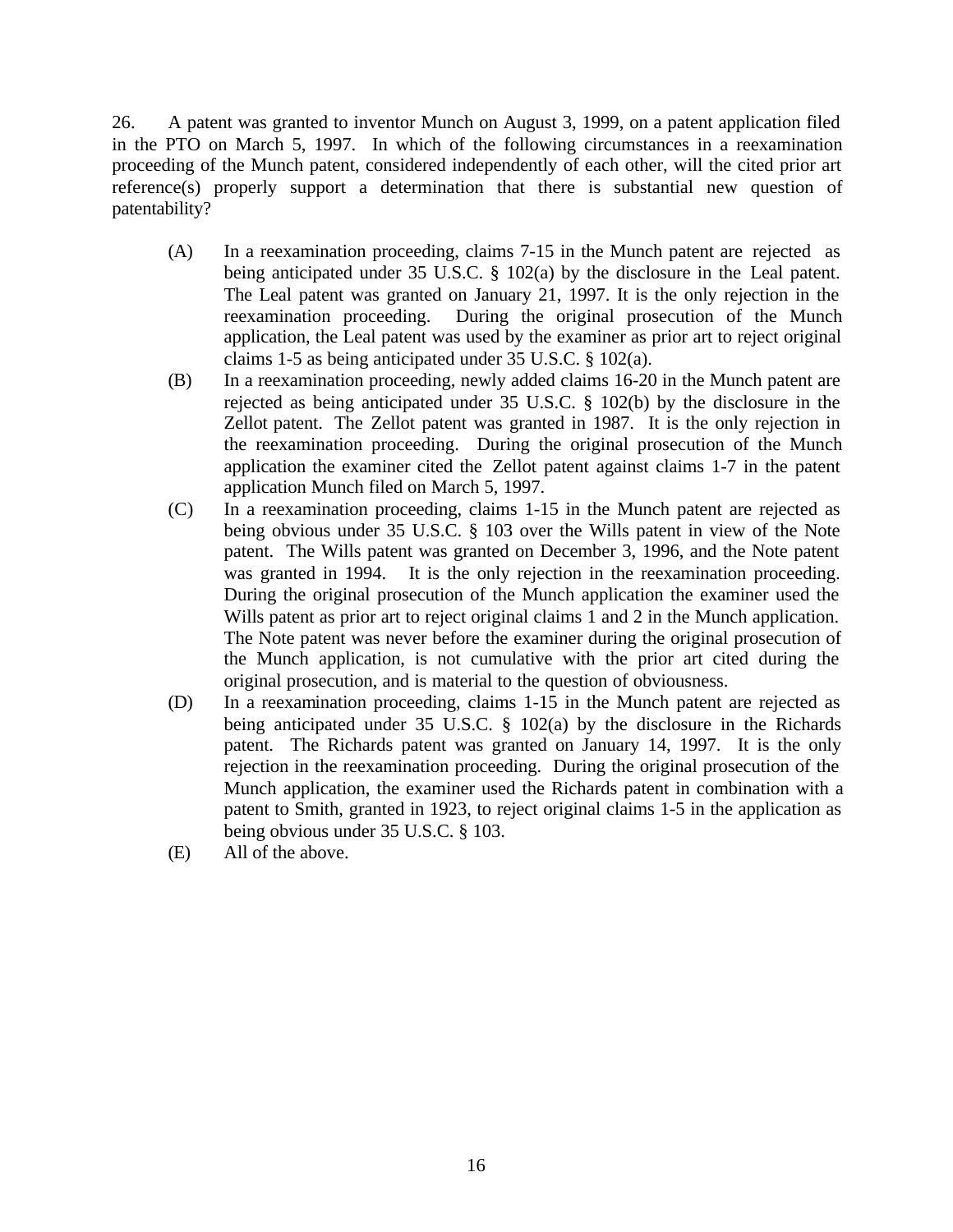27. Which of the following statements explains why Claim 1 below does recite subject matter eligible for protection under the Patent Statute?

| Claim 1. | A top soil for retaining water comprising: |
|----------|--------------------------------------------|
|          | about 10% of material $X$ ;                |
|          | about 60% of material Y; and               |
|          | balance of material Z.                     |

- (A) The subject matter is eligible if the top soil occurs in nature, and M was the first to find the topsoil on a remote tropical island.
- (B) The subject matter is eligible if M developed the top soil through extensive research and experimentation with various materials, including materials X, Y, and Z.
- (C) The subject matter is eligible because all inanimate objects are subject matter eligible for protection under the patent statute.
- (D) The subject matter is eligible because the claim is sufficiently broadly written as not to exclude the inclusion of a living organism.
- $(E)$   $(A)$  and  $(B)$ .

28. A patent application filed in the PTO contains the following three claims, including product by process Claim 3:

Claim 1. A method for making an Ethernet cable comprising the steps of A, B and C.

Claim 2. The method of claim 1, further characterized by the step of D.

Claim 3. The Ethernet cable as in any one of the preceding claims.

In the first Office action, the examiner objects to Claim 3 as being an improper dependent claim and requires cancellation of the claim. Following proper PTO practices and procedures, which of the following replies best overcomes the examiner's objection and provides the client with the broadest patent protection?

- (A) Amend Claim 3 to read: "The Ethernet cable as made by the process set forth in claims 1-2."
- (B) Cancel Claim 3.
- (C) Add Claim 4, which reads: "An Ethernet cable made by a process comprising the steps of A, B and C."
- (D) Add Claim 5, which reads: "An Ethernet cable made by a process comprising the steps of A, B, C and D."
- $(E)$  (B),  $(C)$ , and  $(D)$ .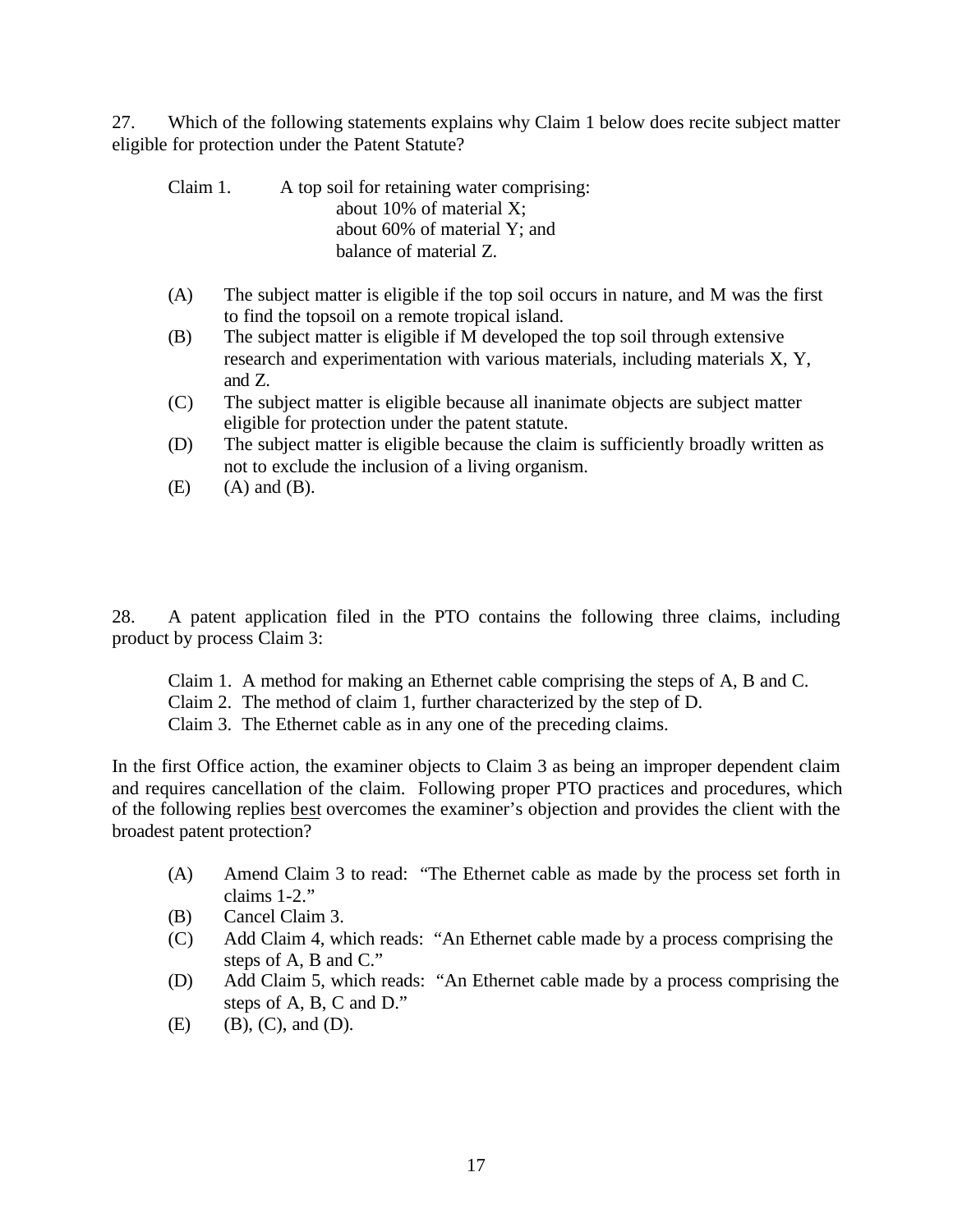29. Which of the following statements is in accordance with proper PTO practice and procedure?

- (A) Unlike questions of public use, there is no requirement that "on sale" activity be "public."
- (B) Sales to toy stores throughout the United States of a claimed rocking horse by an independent third party more than one year before the filing date of applicant's patent application without the applicant's consent will not bar applicant from obtaining a patent for the rocking horse.
- (C) An offer for sale of a claimed invention, where the offer originates in the United States and is communicated to a potential buyer in Europe, more than one year before the filing date of applicant's patent application, cannot be sufficient activity to bar applicant from obtaining a patent for the invention.
- (D) Delay alone in filing a patent application is sufficient to infer any required intent by the inventor to abandon the invention.
- (E) "Patented" in 35 U.S.C. § 102(e) includes the publication of German applications as printed documents called Offenlegungsschrift.

30. On September 14, 1999, you filed a patent application in the PTO on behalf of a large corporation together with an authorization to charge the filing fee to your deposit account. However, due to unforeseen circumstances, measures were not taken to cover the \$760.00 filing fee against the amount in your deposit account, which has a \$10.00 balance. Consequently, you received a notice from the PTO dated September 28, 1999, that your deposit account has insufficient funds. Which of the following steps avoids abandonment of the recently filed application?

- (A) On September 29, 1999, replenish the deposit account with \$800.00 in cash to encompass the filing fee, and the \$10 fee required by 37 CFR § 1.21(b)(1).
- (B) On September 29, 1999, open a new deposit account with \$800.00 in cash, and file in the PTO correspondence authorizing the fee for filing the application be charged against your new deposit account.
- (C) On September 29, 1999, file in the PTO a check for \$760.00 for the filing fee, and file in the PTO correspondence authorizing the balance of the filing fee be paid from your deposit account.
- (D) On September 29, 1999, replenish the deposit account with \$890.00 in cash to cover the filing fee, and a surcharge fee for late payment of the filing fee, and file in the PTO correspondence authorizing the fees for the application be charged to your deposit account.
- $(E)$   $(B)$  or  $(C)$ .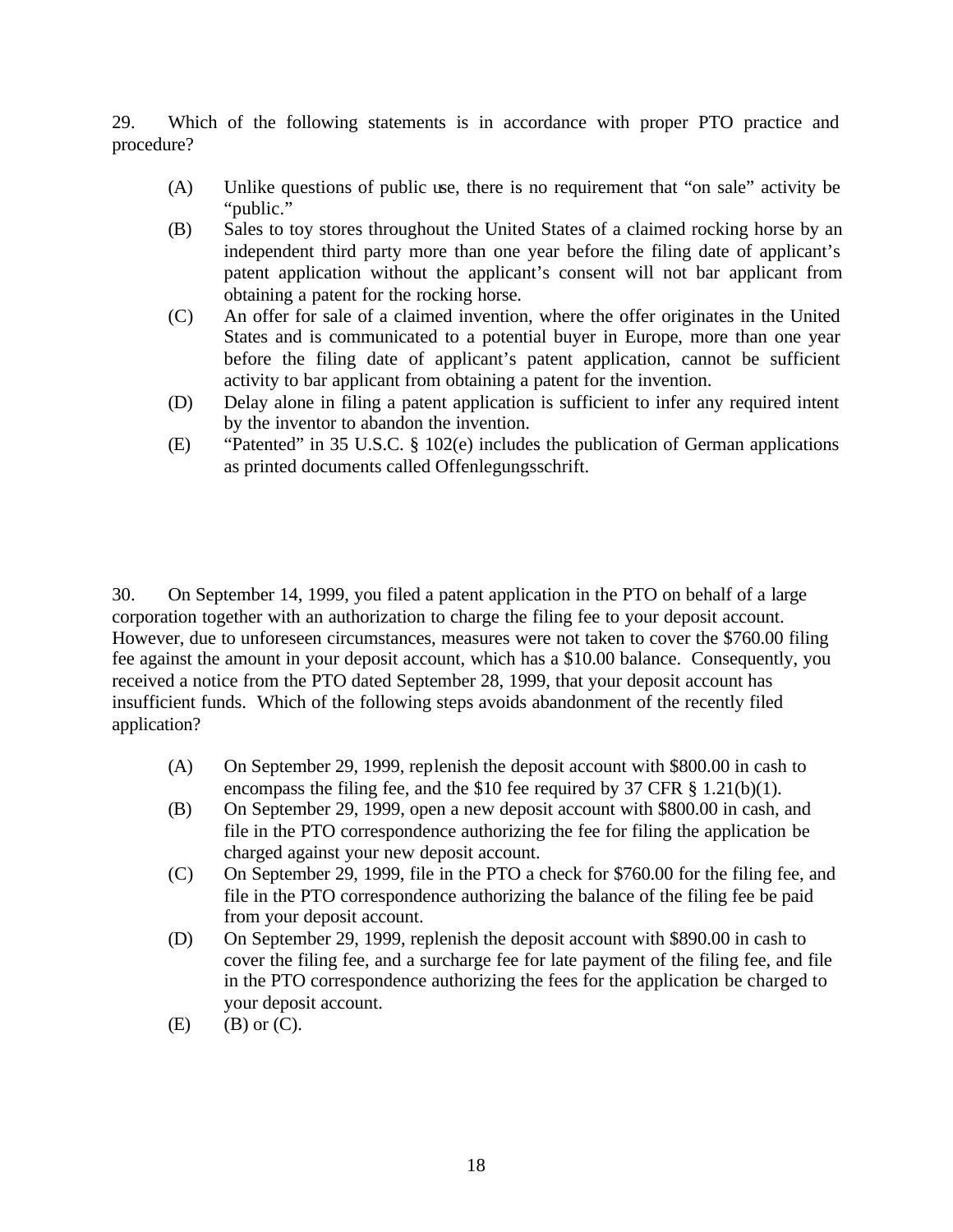31. The following claims are included in a newly filed patent application:

Claim No.

- 1. Independent
- 2. Dependent on claim 1
- 3. Dependent on claim 1
- 4. Dependent on claims 2 and 3
- 5. Independent
- 6. Dependent on claim 1, 2 or 5
- 7. Dependent on claim 6
- 8. Independent

Which of the following represents the proper number of total claims for fee calculation purposes?

| (A) | 10 |
|-----|----|
| (B) | 13 |
| (C) | 11 |
| (D) | 12 |
| (E) | 8  |

32. On August 23, 1999, you file a patent application in the PTO. Along with the application, you file an unexecuted declaration that refers to the application and a preliminary amendment that describes the best mode of carrying out the claimed invention. Subsequently, you file a signed declaration in reply to a Notice to File Missing Parts. The best mode is described only in the preliminary amendment. In the first Office action, the examiner objects to the preliminary amendment as adding new matter to the specification and requires cancellation of the new matter. Considering the following responses and the additional facts separately, the best way to respond to and overcome the objection, and obtain a patent is to:

- (A) file a reply pointing out that the objection is improper because the declaration filed in reply to the Notice to File Missing Parts is a properly executed declaration that refers only to the amendment.
- (B) file a reply pointing out that the objection is improper because the declaration filed in reply to the Notice to File Missing Parts is a properly executed declaration that refers only to the application and amendment.
- (C) file a reply pointing out that the objection is improper because the declaration filed in reply to the Notice to File Missing Parts is a properly executed supplemental declaration that refers only to the amendment.
- (D) file an appeal to the Board of Patent Appeals and Interference requesting review of the examiner's objection to the amendment as adding new matter.
- (E) file a reply to the Office action canceling the new matter.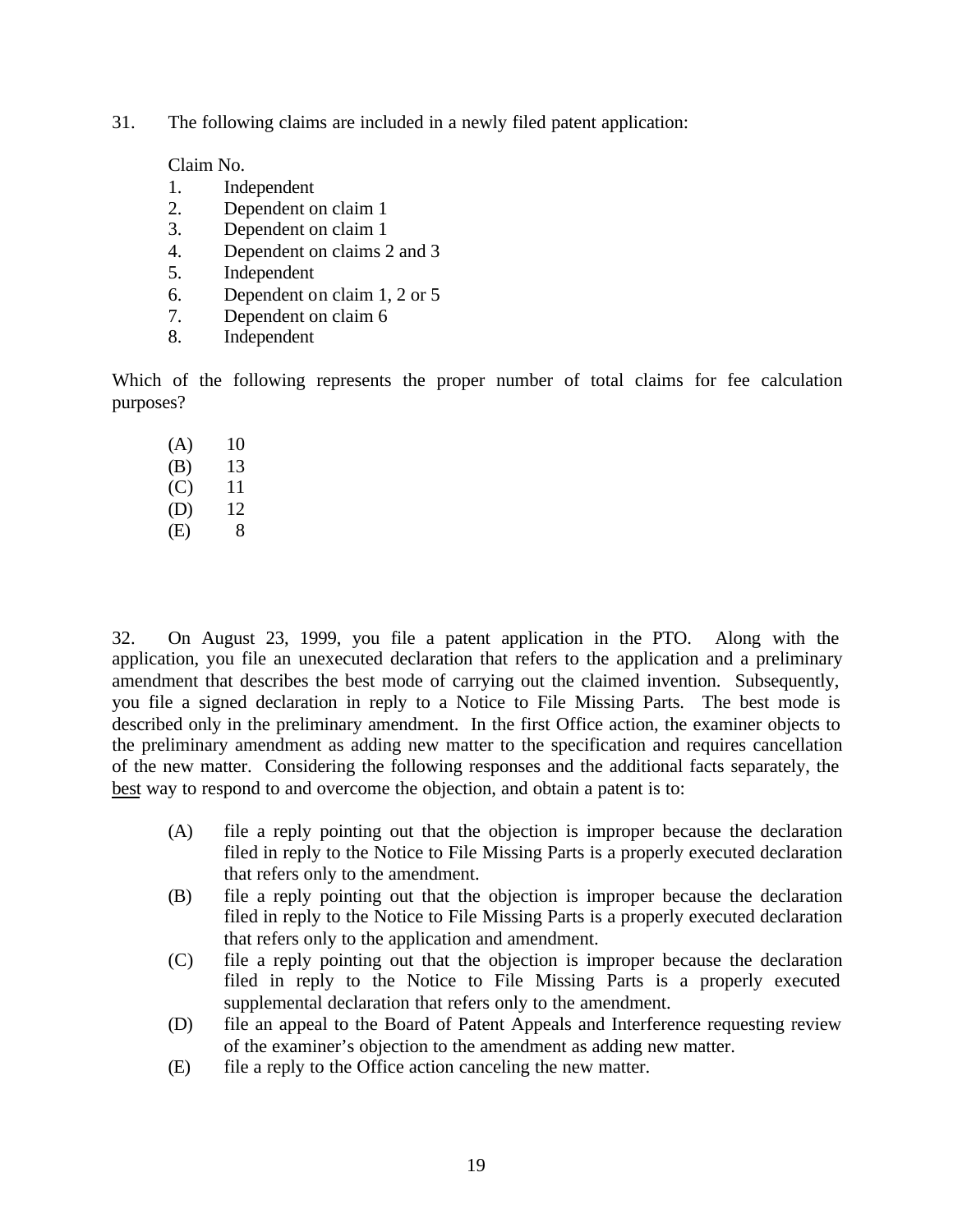33. During a reexamination proceeding, you submit the following amendment less than two years from the date that a patent was granted with the claim:

1. (once amended) An application specific integrated circuit for calculating a correlation coefficient, comprising: a multiplication unit [having a plurality of sixty-four bit shift registers]; an integration unit coupled to said multiplication unit; and a digital filter unit coupled to said integration unit and to said multiplication unit.

The original disclosure in the patent application stated that a plurality of thirty-two bit shift registers could be used to form the multiplication unit. In accordance with PTO rules and procedure, which, if any, of the following statements, including any reasons given in support thereof, concerning the amendment is true?

- (A) The form of the amendment is improper, since underlining and brackets are not proper in proceedings where only issues concerning substantial new questions of patentability may be raised.
- (B) The claim as amended should be allowed if it overcomes the art of record in the application since the amendment was made less than two years from the date that a patent was granted.
- (C) The claim as amended should be allowed if it overcomes the art of record in the application since the amendment, although broader in some respects than the claim of the patent, is narrower in other respects.
- (D) The claim as amended should not be allowed since it broadens the scope of the claim of the patent.
- (E) None of the above.

34. If a claim has been properly rejected under 35 U.S.C. § 103 as being rendered *prima facie* obvious over a combination of prior art references, then the rejection can be rebutted in accordance with proper PTO practice and procedure by:

- (A) showing the criticality of the claimed range where the range in the claim overlaps the range disclosed in one or both prior art references.
- (B) arguing that the client has recognized latent properties in the prior art which were not recognized by the prior art references.
- (C) arguing that a combination would not be made by a businessman for economic reasons.
- (D) contending that each of the prior art references, taken individually, does not teach or render obvious the claimed invention.
- $(E)$  (A),  $(B)$ , and  $(C)$ .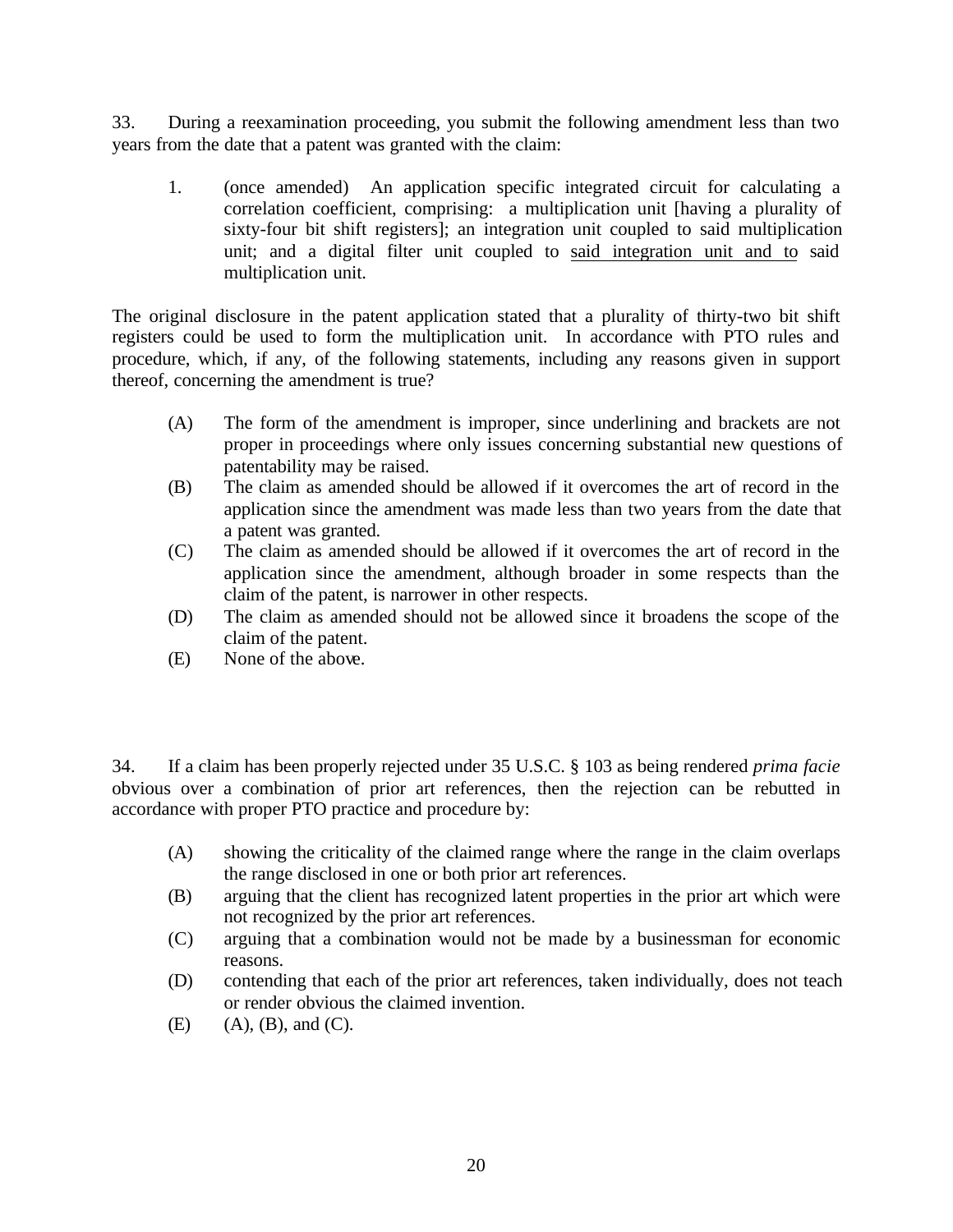35. Morris, a registered practitioner with a solo practice he operates out of his house, obtained a plant patent for a client on a commercial catnip hybrid. One morning, over four years later, as he was sorting through his cat's toys, he came across a letter from his client indicating the client's belief that a maintenance fee was due four years after issuance. By the time Morris found the letter, it was eight months after the four year anniversary of the plant patent's issuance. Morris should immediately:

- (A) Tender the maintenance fee and submit a petition (with the required fee) for acceptance of payment where the delay was unintentional.
- (B) Pay the maintenance fee plus the surcharge for filing a maintenance fee during the grace period.
- (C) Write the client that no maintenance fee is in fact owed, and apologize for the delay in responding to the client.
- (D) Do nothing because the patent is irrevocably lost due to failure to pay the maintenance fee within the grace period.
- (E) Tender the maintenance fee and submit a petition (with an affidavit blaming the cat and with the required fee) for acceptance of payment where the delay was unavoidable.

36. Following proper PTO practices and procedures, which of the following reference(s) anticipates Claim 1:

- 1. A composition consisting of: 60-80% cellulose; 16-18% nylon; up to 0.5% fiber; and at least 6% cotton; said composition being capable of absorbing water in the amount of not more than 45% by weight of the composition.
- (A) A reference disclosing a sponge having 69% cellulose, 16% nylon, 0.4% fiber, 7% cotton, and 7.6% silk.
- (B) A reference disclosing a sponge having 78% cellulose, 17% nylon, 0.2% fiber, 4.8% cotton, and a water content of 30% by weight.
- (C) A reference disclosing a sponge having 76% cellulose, 16% nylon, 8% cotton and containing no water.
- (D) A reference disclosing a sponge having 61% cellulose, 18% nylon, 0.6% fiber, 20.4% cotton, and a water content of 45% by weight.
- $(E)$   $(B)$  and  $(D)$ .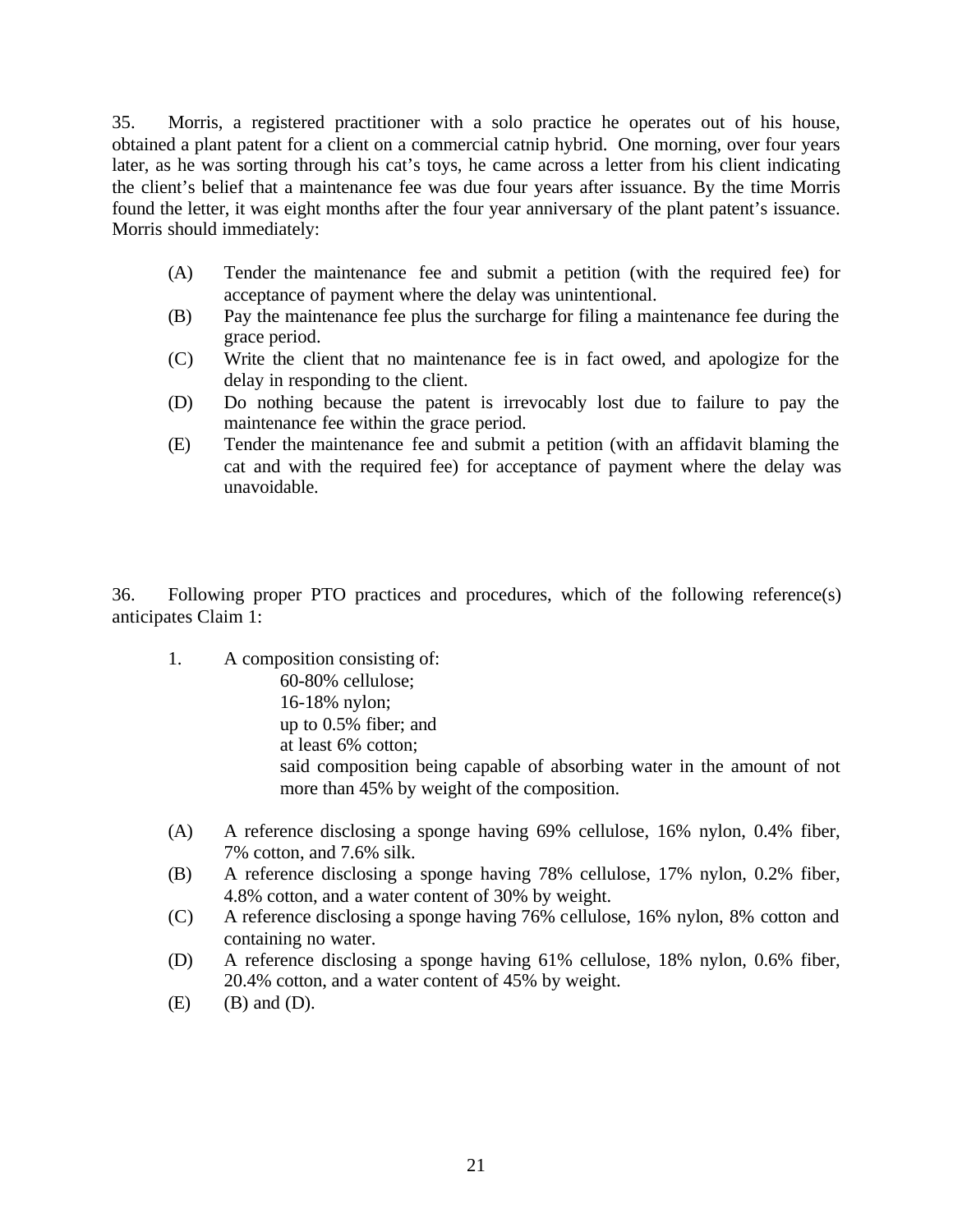37. A patent application includes the following partial Claim 1:

#### Claim 1. A shaving implement comprising

- $(i) \qquad \qquad \boxed{\qquad \qquad }$ 
	- (ii) a shaving head including a razor, said shaving head being connected to said handle at said first end;
	- (iii) a collapsible tube of shaving cream positioned in and substantially filling said chamber, said tube including a neck having a dispensing opening;
	- (iv) a tube squeezing slide positioned within said channel and said chamber, said slide including opposed slots thereon, said slots being in sliding engagement with said longitudinal sides of said channel; and
	- (v) a tube closure connected to said neck of said collapsible tube.

Which of the following, if included as paragraph (i) of Claim 1, best completes the claim while giving the client the broadest protection?

- (A) a substantially rigid handle including a chamber and a channel formed in said handle, said channel being defined by longitudinal sides within said handle;
- (B) a substantially rigid handle having a first end, said handle including a chamber and a channel formed in said handle, said channel being defined by longitudinal sides within said handle;
- (C) a substantially rigid handle having a first end, said handle including a chamber and an elongated channel formed in said handle;
- (D) a substantially rigid handle having a first end, said handle including a chamber and a channel formed in said handle;
- (E) a substantially rigid handle having a first end, said handle including a channel formed in said handle, said channel being defined by longitudinal sides within said handle;

38. Which of the following must be included in a petition for a retroactive license to file a patent application in a foreign country?

- (A) A verified statement containing an averment that the subject matter in question was not under a secrecy order at the time it was filed abroad, and that it is not currently under a secrecy order.
- (B) A verified explanation of why the material was filed abroad through error and without deceptive intent without the required license first having been obtained.
- (C) A listing of each of the foreign countries in which the unlicensed patent application was filed.
- $(D)$   $(A)$  and  $(B)$ .
- $(E)$  (A),  $(B)$  and  $(C)$ .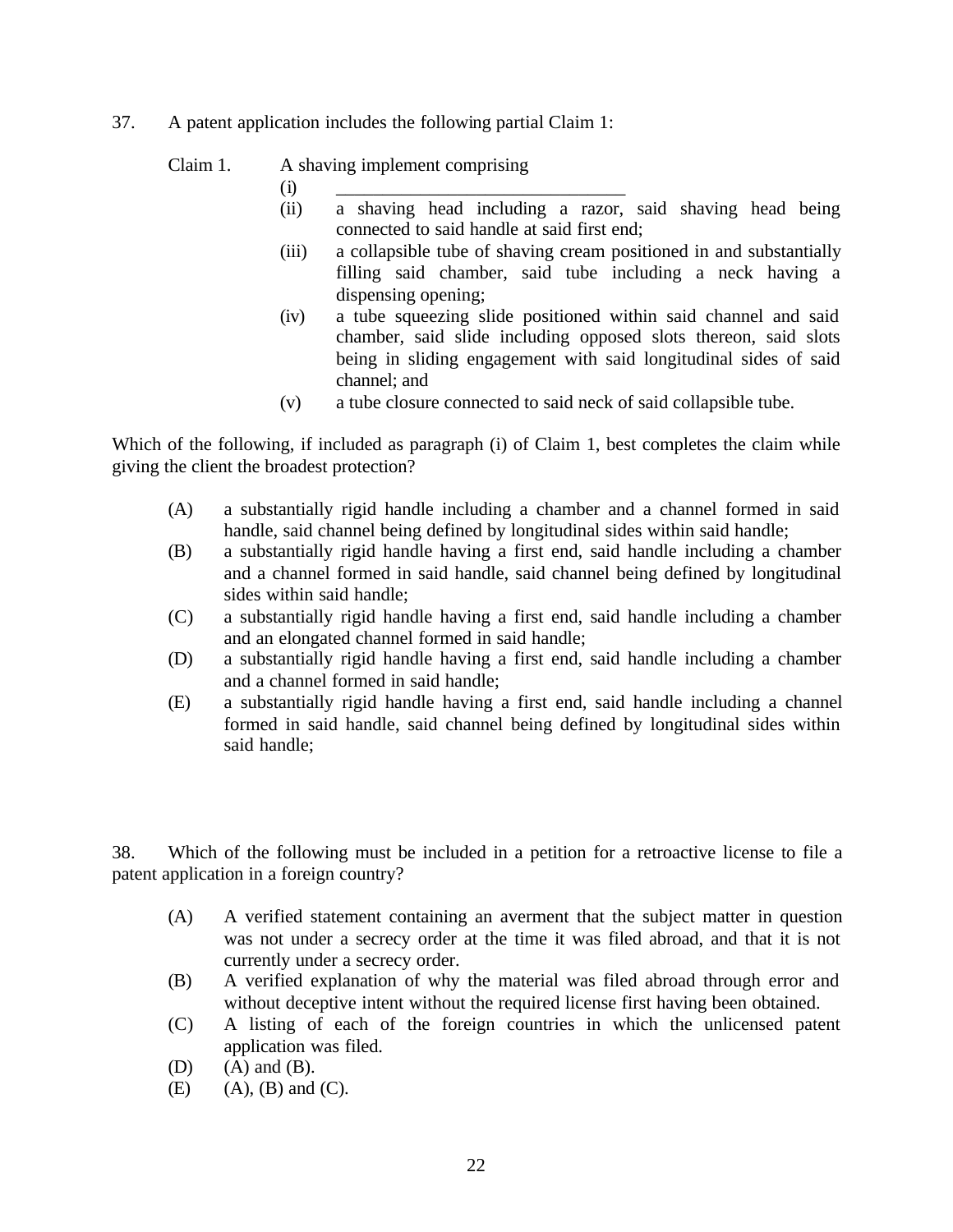39. Applicant filed a patent application claiming a polyol. The application discloses that the claimed polyol is used to form rigid polyurethane foam having a structural formula. The examiner properly rejected the claimed polyol as unpatentable over prior art disclosing the claimed polyol and its use to form rigid polyurethane foam having the same structural formula. Given the fact that applicant's specification discloses that the polyol may be produced by a process comprising steps A, B, C, and D, and the process is novel and unobvious, which of the following claims, if introduced by amendment, would overcome the rejection?

- (A) A polyol having the property of forming rigid polyurethane foam having structural formula Z, the polyol being produced by the process comprising the steps A, B, C, and D.
- (B) A polyol produced by the process comprising the steps A, B, C, and D, said polyol having the property of forming rigid polyurethane foam having structural formula Z.
- (C) A polyol produced by the process comprising the steps A, B, C, and D.
- (D) A polyol comprising the resultant product of steps A, B, C, and D.
- (E) A polyol-producing process comprising steps A, B, C, and D, said process resulting in a polyol capable of forming rigid polyurethane foam having structural formula Z.

40. In the course of prosecuting a patent application before the PTO, you receive a non-final Office action allowing Claim 1, and rejecting Claims 2 through 6, the remaining claims in the case. Claim 1 reads as follows:

1. A ship propeller exhibiting excellent corrosion resistance, said ship propeller consisting essentially of a copper base alloy consisting of 2 to 10 percent tin, 0.1 to 0.9 percent zinc, and copper.

The specification of the application teaches that the copper base alloy made with the addition of 2 to 10 percent aluminum increases the alloy's wear resistance without detracting from its corrosion resistance. However, adding aluminum to the surface of the propeller does not increase wear resistance. Which of the following claims, if any, if added by amendment would accord with proper PTO practice and procedure?

- (A) 7. A copper base alloy according to Claim 1 wherein said alloy includes 2 to 10 percent aluminum.
- (B) 7. A ship propeller according to Claim 1 including the step of adding 2 to 10 percent aluminum to the copper base alloy.
- (C) 7. A ship propeller according to Claim 1 including 2 to 10 percent aluminum.
- (D) 7. A ship propeller according to Claim 1 wherein said alloy includes 2 to 10 percent aluminum.
- (E) None of the above.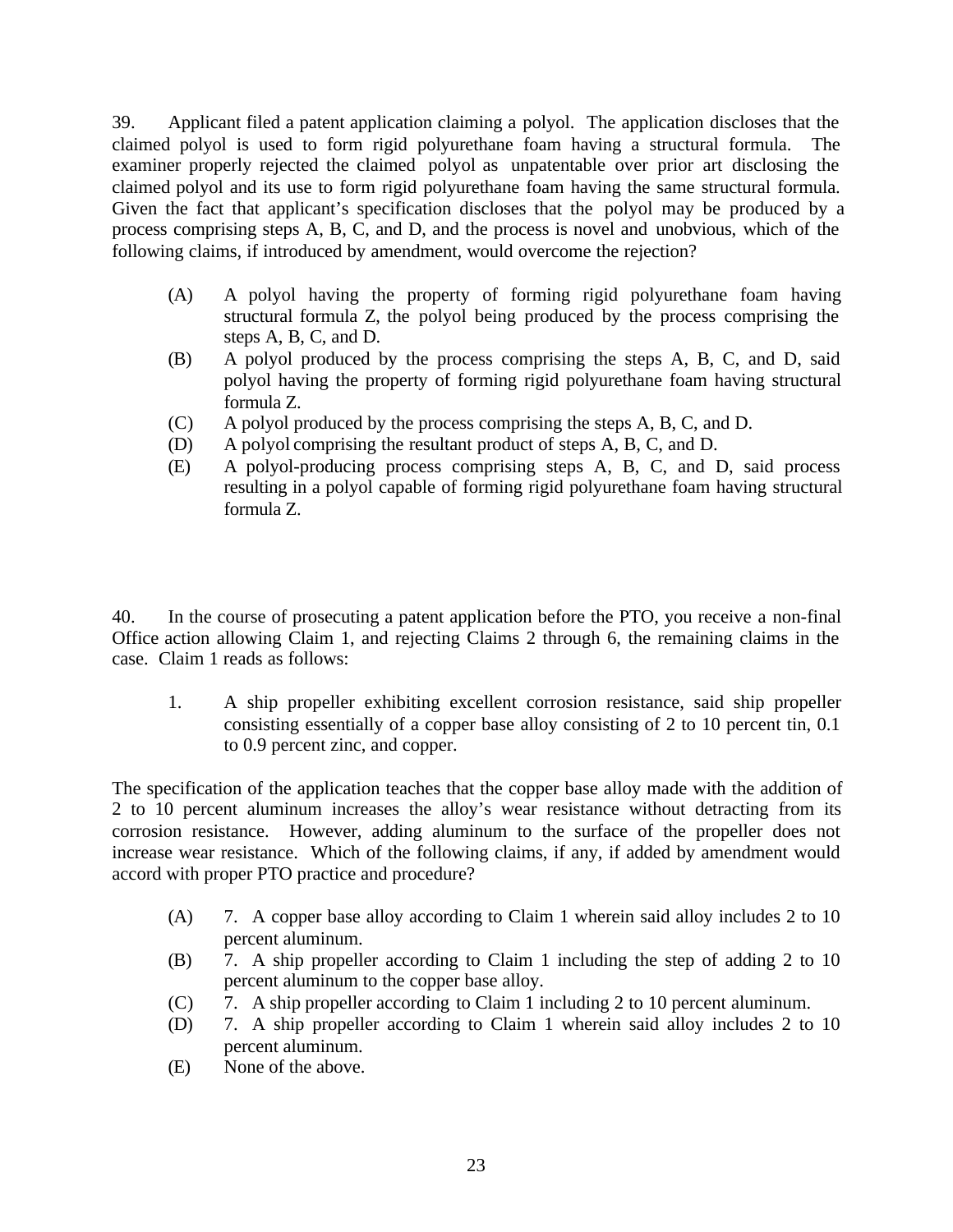41. A claim limitation reads "a pH range between 7 and 12, preferably between 9 and 10." Which of the following is correct?

- (A) Since the limitation properly sets forth outer limits, it is definite.
- (B) As long as the limitation is supported in the written description, it is proper.
- (C) The limitation is indefinite.
- (D) Since the limitation sets forth a preferred range, it is definite.
- (E) An applicant is precluded from expanding the claim coverage beyond a pH range of 7-12 under the doctrine of equivalents.

42. Patent practitioner Wally is hired to prepare a patent application directed to a method of making a particular composition. After consulting with his client, Wally believes that schematic drawings would be helpful, and that color drawings would be most helpful in disclosing the method. Wally diligently contacts a draftsperson to prepare the color drawings and proceeds to complete his draft patent application. The application contains only method claims. Upon completing the application, Wally forwards the draft application to his client for review. The application contains method claims, and does not include any reference to drawing figures. Before the color drawings are complete, Wally receives an urgent call from his client directing Wally to file the application by the close of business that day due to an unforeseen statutory bar date. Drawings are not required to understand the claimed method. A patent would be barred if the application is filed the following day. Which of the following combination of acts presents the **minimum** course of action to be taken by Wally in order to obtain a filing date that avoids the statutory bar?

- (A) File the application, oath and filing fee by the close of business without the drawings.
- (B) File the application by the close of business without the oath, filing fee or drawings.
- (C) File the application and filing fee without the drawings and later file a petition for accepting the color drawings along with the petition fee; three (3) sets of color drawings; and a proposed amendment to insert the following in the specification: "The file of this patent contains at least one drawing executed in color. Copies of this patent with color drawing(s) will be provided by the Patent and Trademark Office upon request and payment of the necessary fee."
- (D) File the application without the drawings by the close of business; file a preliminary amendment the next day that amends the specification to refer to drawing figures and which includes a set of black and white drawings.
- (E) None of the above.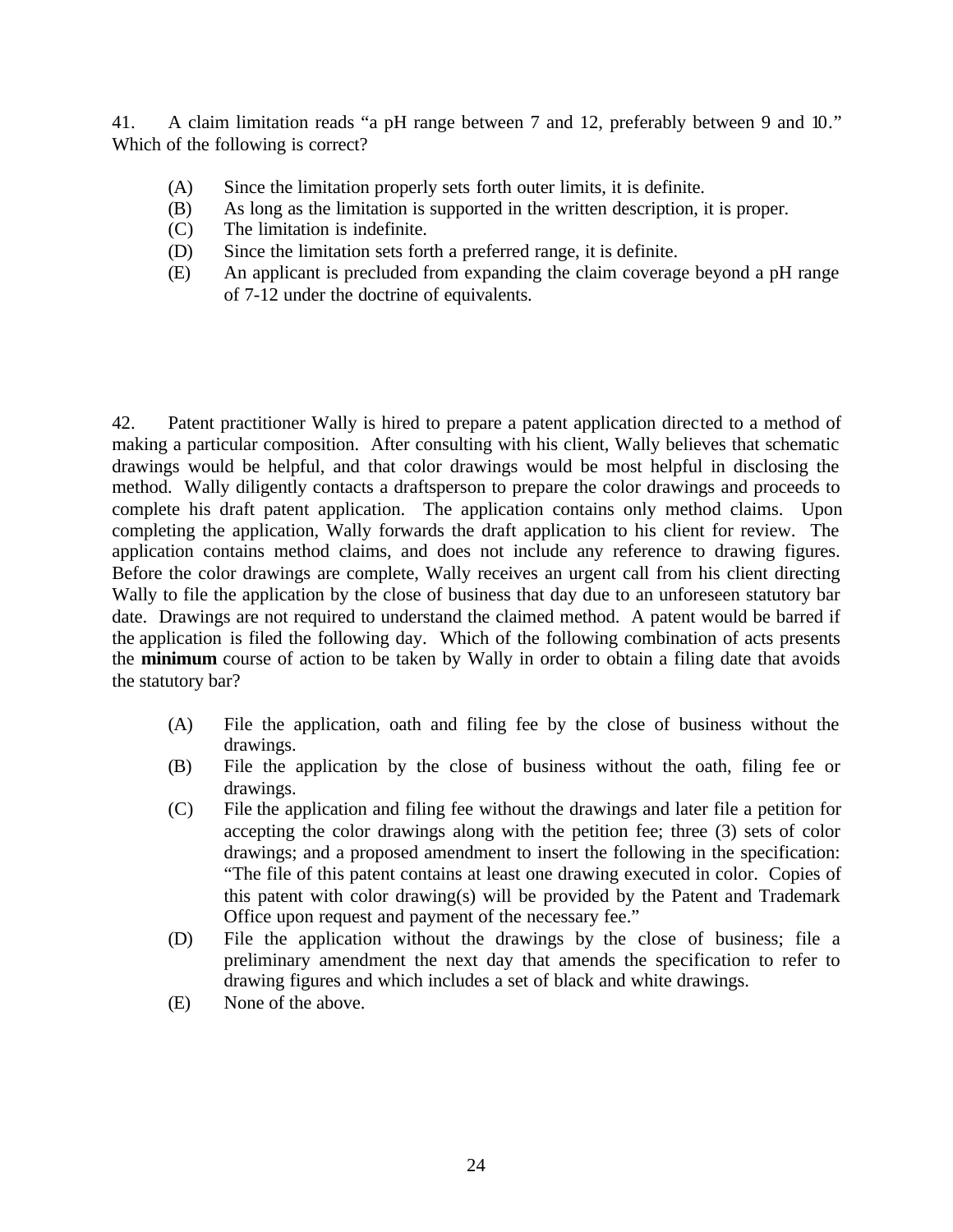43. You received an Office action dated March 17, 1999, rejecting the claims of a pending patent application filed April 22, 1998. You prepared a timely reply that would overcome the examiner's rejections and place the application in condition for allowance. You put the reply in a correctly addressed envelope, with a metered mail stamp having a date of June 4, 1999. Your procedure is to give all outgoing mail to your staff assistant who keeps it locked in his desk drawer until he can mail it at the end of his work day. The reply fell inside the desk, behind the drawer, and was never mailed. Today, November 3, 1999, you receive a Notice of Abandonment of the patent application for which the reply was prepared. You searched and found the unopened and unmailed envelope. You know that the applicant, your mother, sold five items covered by all the claims of the now abandoned application over a year ago (but not before the original application was filed) and that her commercial survival depends on obtaining the claims in the abandoned application. A valid patent, including the claims in the abandoned application, can be obtained for your mother, if:

- (A) you submit a new reply to the patent examiner arguing the commercial success of the item as shown by the sales of the five items sold over a year ago with affidavits under 37 CFR § 1.132 traversing the holding of abandonment.
- (B) you mail the reply today in its original, sealed envelope which takes precedence over the Notice of Abandonment since the date stamped on the envelope is both before the due date for reply and before the Notice of Abandonment.
- (C) the applicant files a petition to revive an unintentionally abandoned application stating that the entire delay in filing the required reply was unintentional, files the reply that was prepared by you in June 1999, and submits the appropriate petition fee.
- (D) you provide the unopened envelope as evidence of the staff assistant's negligence and petition the Group Director to reopen prosecution of the application on the merits.
- (E) you file a petition to revive an unavoidably abandoned application stating that the entire delay in filing the reply was unavoidable, submitting the required reply prepared by you in June 1999, the proper petition fee, and a terminal disclaimer and fee dedicating to the public a terminal part of the term of any patent granted equivalent to the period of abandonment of the application.

44. A practitioner should consider whether information presented during prosecution of an application may be used by the examiner as evidence against the applicant. What evidence may an examiner not use to demonstrate that a claim fails to correspond in scope with that which an applicant regards as his or her invention?

- (A) Arguments, containing admissions, advanced in a reply filed by the practitioner representing the applicant.
- (B) Admissions contained in a brief.
- (C) The lack of agreement between the claims and the specification.
- (D) Affidavits, containing admissions, filed under 37 CFR § 1.132.
- (E) All of the above.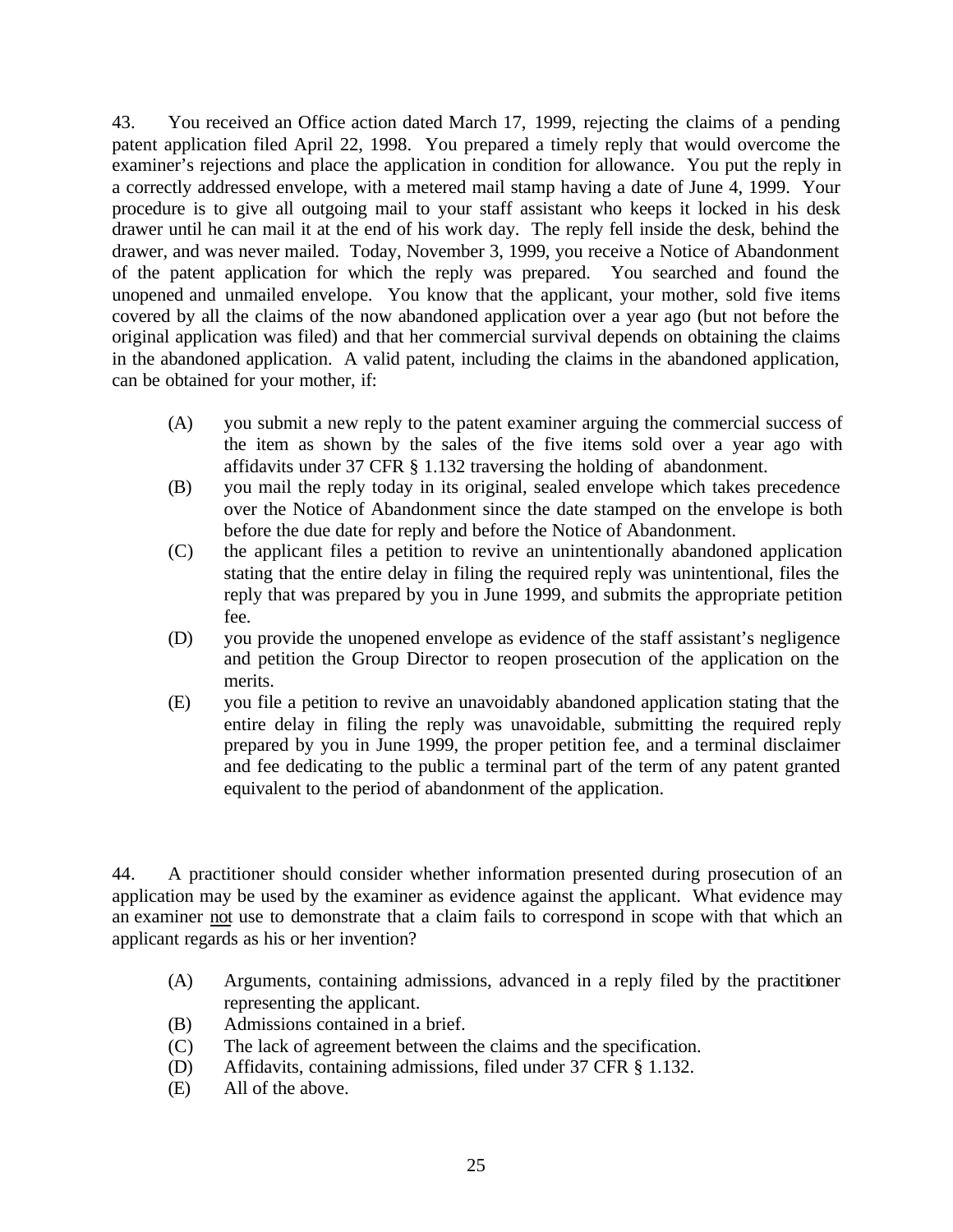- 45. Which of the following statements regarding a reissue patent application is *true*?
	- (A) Only one reissue patent application is permitted to be issued for distinct and separate parts of the thing patented.
	- (B) New matter may be properly added in a reissue application to correct an error made during the prosecution of the original patent application.
	- (C) A reissue will not be granted to "recapture" claimed subject matter deliberately canceled in an application to obtain a patent.
	- (D) To retain the benefit of priority under 35 U.S.C. § 119, it is not necessary to make a new claim for priority in the reissue patent application if a claim for priority was perfected in the application on which the original patent was made.
	- $(E)$   $(C)$  and  $(D)$ .

46. You filed a patent application for Sam, who invented an apparatus for labeling and identifying baseballs. In the application, the apparatus is described as including means for marking baseballs; an ultraviolet light source; and a computer coupled to both the means for marking baseballs and the ultraviolet light source. The only means for marking baseballs set forth in the application was a commercially available invisible ink stamper, also known as a marker. The specification described the invention as being useful for identifying home run baseballs. The application was filed with one claim, which stated:

Claim 1. An apparatus, comprising: an invisible ink stamper; an ultraviolet light source; and a computer coupled to said invisible ink stamper and to said ultraviolet light source.

Claim 1 was properly rejected under 35 U.S.C. §102(b) as being anticipated by a patent issued to McGoo, which disclosed an apparatus having only an invisible ink stamper, an ultraviolet light source, and a computer coupled to the invisible ink stamper and to the ultraviolet light source. The McGoo patent did not mention identifying baseballs, but described the invention as useful for labeling and identifying baseball bats. Which of the following amendments, if any, avoids anticipation of Claim 1 by the McGoo patent?

- (A) 1. (amended once) An apparatus intended to be used to identify home run baseballs, comprising: an invisible ink stamper; an ultraviolet light source; and a computer coupled to said invisible ink stamper and to said ultraviolet light source.
- (B) 1. (amended once) An apparatus, [comprising] consisting of: an invisible ink stamper, an ultraviolet light source, and a computer coupled to said invisible ink stamper and to said ultraviolet light source.
- (C) 1. (amended once) An apparatus, comprising: [an invisible ink stamper] a marker; an ultraviolet light source, and a computer coupled to said means for marking baseballs and to said ultraviolet light source.
- $(D)$   $(B)$  and  $(C)$ .
- (E) None of the above.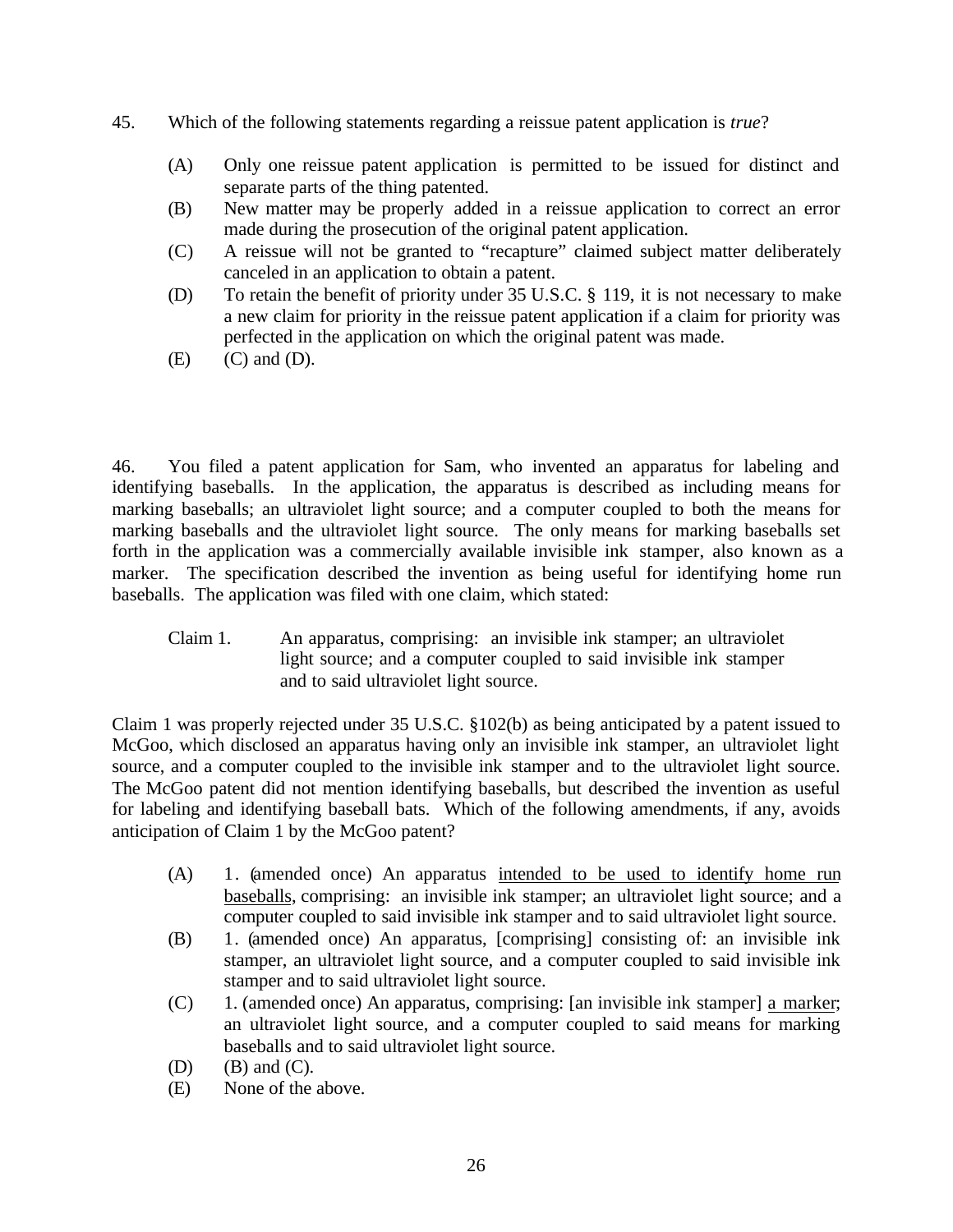47. A patent application includes the following Claim 1:

Claim 1. A method of making an electrical device comprising the steps of:

- (i) heating a base made of carbon to a first temperature in the range of 1800°C to 2000°C;
- (ii) passing a first gas over said heated base, said first gas comprising a mixture of hydrogen, SiCk, phosphorus, and methane, whereby said first gas decomposes over said heated base and thereby forms a first deposited layer of silicon, phosphorus and carbon on said heated base;
- (iii) heating said base having said deposited layer to a second temperature of approximately 1620°C; and
- (iv) passing a second gas over said base heated to said second temperature, said second gas consisting of a mixture of hydrogen,  $SiCl<sub>k</sub>$ , AlC<sub>k</sub>, and methane, whereby said second gas decomposes over said heated base to form a second deposit layer adjacent said first layer, said second layer comprising silicon, aluminum and carbon.

Assuming proper support in the specification, which of the following claims, if presented in the same application, is a proper claim?

- (A) Claim 2. The method of claim 1, wherein said first temperature is in the range of 1875°C to 1925°C, and preferably between 1895°C and 1905°C.
- (B) Claim 3. The electrical device of claim 1, wherein said first gas further comprises an inert gas such as Argon.
- (C) Claim 4. The method of claim 1, wherein said second gas further consists of Argon.
- (D) Claim 5. The method of claim 1, wherein said first gas further comprises an inert gas such as Argon.
- (E) Claim 6. The electrical device of claim 1, wherein said heated base has a first layer comprising silicon, phosphorus, and carbon.

48. An original claim in a patent application to a mechanical arts invention recites the limitation of "a clip," which is shown in an original application drawing as being one of several elements of the invention. The "clip" is well known in the mechanical arts. However, "a clip" does not appear in the original written description part of the application. Which of the following is correct?

- (A) The written description may not be properly amended to include "a clip"
- (B) The claim is indefinite with respect to "a clip."
- (C) The application lacks an enabling disclosure as to "a clip."
- (D) The claim is definite with respect to "a clip."
- (E) The application fails to set forth the best mode for "a clip."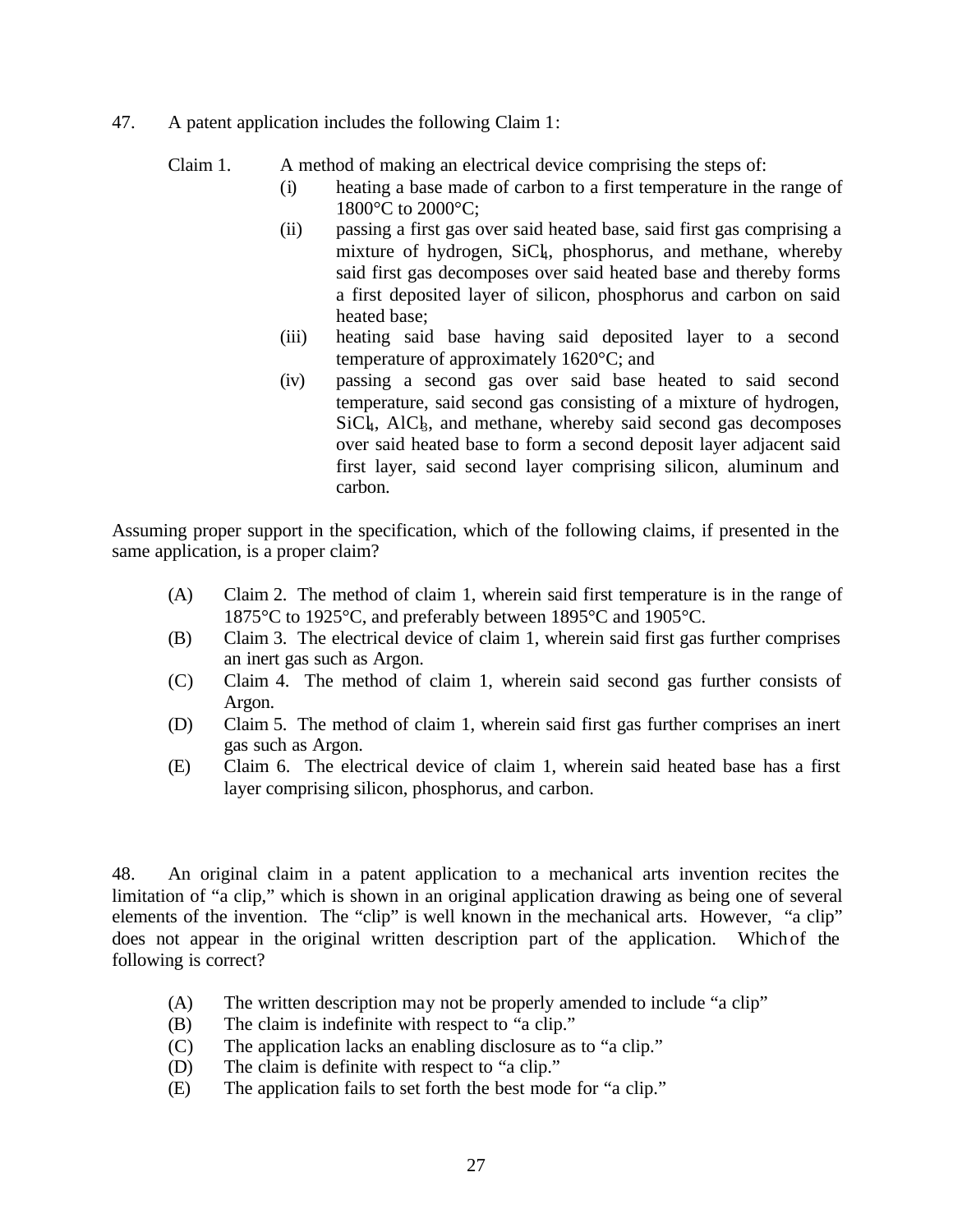49. A nonprovisional patent application has been filed for inventor Alton disclosing and claiming an alumino-silicate catalyst for oxidizing organic compounds. Which of the following statements, considered separately, about the best mode contemplated by Alton for the aluminosilicate catalyst is not true?

- (A) The best mode must be designated as the best mode in the application if the application contains several embodiments, one of which is the best mode.
- (B) The presence of one specific example in the specification is evidence that the best mode has been disclosed.
- (C) The best mode need not be updated if, between the time of filing the nonprovisional patent application and a continuation application, Alton discovered a better catalyst than the best mode disclosed in the non-provisional application.
- (D) A failure to disclose the best mode in the application as filed cannot be cured by first introducing into the application by amendment a specific mode of practicing the invention.
- (E) There is no statutory requirement for the best mode being disclosed in the specification as a specific example.

50. You are drafting a patent application disclosing and describing a door assembly wherein a door, a door frame, and a pair of hinges are separate elements which must be included in a claim to the assembled combination of a door secured to a door frame by a pair of hinges. The application discloses that it is essential to the invention that the door is secured to the doorframe in the described manner to permit the door to be readily opened and closed. The application further discloses that it is also essential to the invention for the assembly, in a closed relationship, to keep out exterior elements, while providing privacy and permitting quick egress in an emergency. Which of the following claims properly sets forth the combination?

- (A) An assembly having a door capable of being hingedly connected to a doorframe.
- (B) An assembly having a door and means for securing the door.
- (C) An assembly having a door and a pair of hinges for securing the door.
- (D) An assembly having a door, and a doorframe, said door being secured to said doorframe with a pair of hinges.
- (E) An assembly having a door adapted to be secured to a doorframe with a pair of hinges.